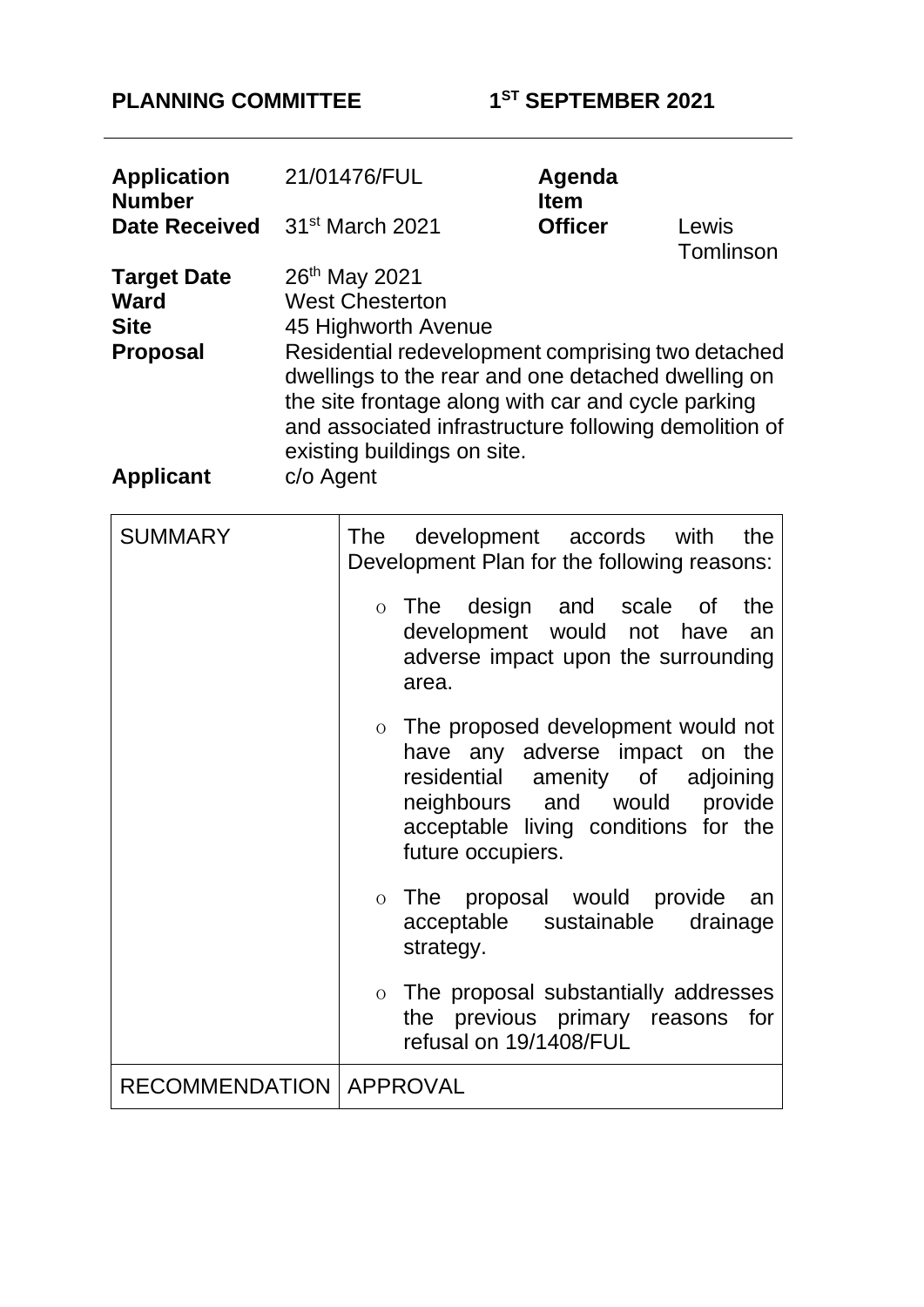# **1.0 SITE DESCRIPTION/AREA CONTEXT**

- 1.1 The application site comprises of a 'T' shape with a bungalow and garages set back from the road and behind the building line. The bungalow sits within the main spine of the 'T' shaped site. The site also sits directly behind No.43's and No.47's gardens in a rectangular area of land approximately 0.11ha in size.
- 1.2 To the north/north-east/east is Highworth Avenue, especially no's 43, 47 and 51 Highworth Avenue. To the west/south-west is Hurst Park Avenue. The site is surrounded by residential properties and their verdant spacious green gardens.

# **2.0 THE PROPOSAL**

- 2.1 The application seeks planning permission for a 'Residential redevelopment comprising two detached dwellings to the rear and one detached dwelling on the site frontage along with car and cycle parking and associated infrastructure following demolition of existing buildings on site.'
- 2.2 A previous application (19/1408/FUL) for residential development, which was for a terrace of 3 properties at the rear and 1 dwelling at the entrance of the site was refused by the Planning Committee for the following four reasons:
	- 1) The proposed scale, continuous bulk and form of the two storey flat roofed terrace of 3 dwellings at the rear of the site would appear as inappropriate backland development, starkly out of keeping with the verdant rear garden environment in which the properties would be located and particularly when viewed from Highworth Avenue down the long driveway. The proposal would be out of keeping with the character of the surrounding area contrary to Policies 52, 55 and 57 of the Cambridge Local Plan 2018
	- 2) No.51's garden is sited immediately adjacent to the north-west rear boundary of the site and unit 3. The excessive length, two storey height, flat roof form and bulk of the north west facing elevation and its return of unit 3 would result in an significant overbearing impact upon the rear garden of No.51 Highworth Avenue contrary to Policies 52, 55, 56 and 57 of the Cambridge Local Plan 2018.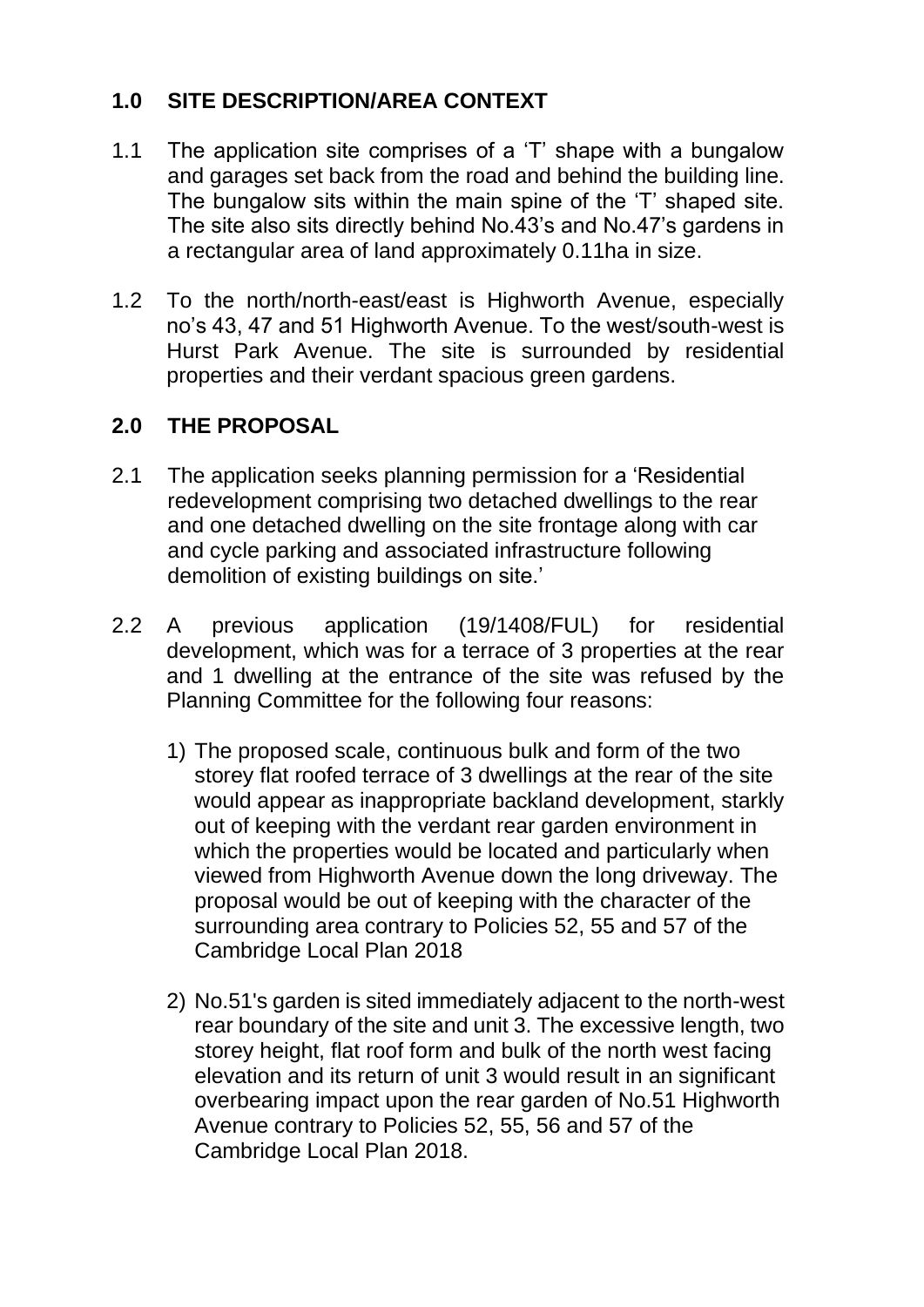- 3) The two-storey flat roofed terrace of 3 dwellings would be sited directly and in close proximity to the rear of the gardens of No.43 and 47 Highworth Avenue. Due to the limited gap between these properties and the proposed dwelling, and by virtue of the proposed scale, bulk and form of the dwellings, the proposal would result in an unacceptable sense of overbearing upon the rear gardens of No.43 and 47 Highworth Avenue contrary to Policies 52, 55, 56 and 57 of the Cambridge Local Plan 2018.
- 4) The proposal would introduce additional vehicular movements into an otherwise peaceful rear garden environment generating additional noise and disturbance impacts to neighbouring properties contrary to Policies 35, 52, 55, 56 and 57 of the Cambridge Local Plan 2018.
- 5) The proposal has failed to demonstrate that it would not result in a net loss of biodiversity or that through mitigation no net loss or net gain is possible. As such, the proposal is contrary to policy 70 of the Cambridge Local Plan 2018 and NPPF 2019 guidance, paragraph 170.

# **3.0 SITE HISTORY**

3.1 19/1408/FUL (as described above)

# **4.0 PUBLICITY**

| 4.1 | Advertisement:           | No. |
|-----|--------------------------|-----|
|     | <b>Adjoining Owners:</b> | Yes |
|     | Site Notice Displayed:   | No  |

# **5.0 POLICY**

- 5.1 See Appendix 1 for full details of Central Government Guidance, Cambridge Local Plan 2018 policies, Supplementary Planning Documents and Material Considerations.
- 5.2 Relevant Development Plan policies

| <b>I PLAN</b> |               | <b>POLICY NUMBER</b> |
|---------------|---------------|----------------------|
| Cambridge     | Local   1 $3$ |                      |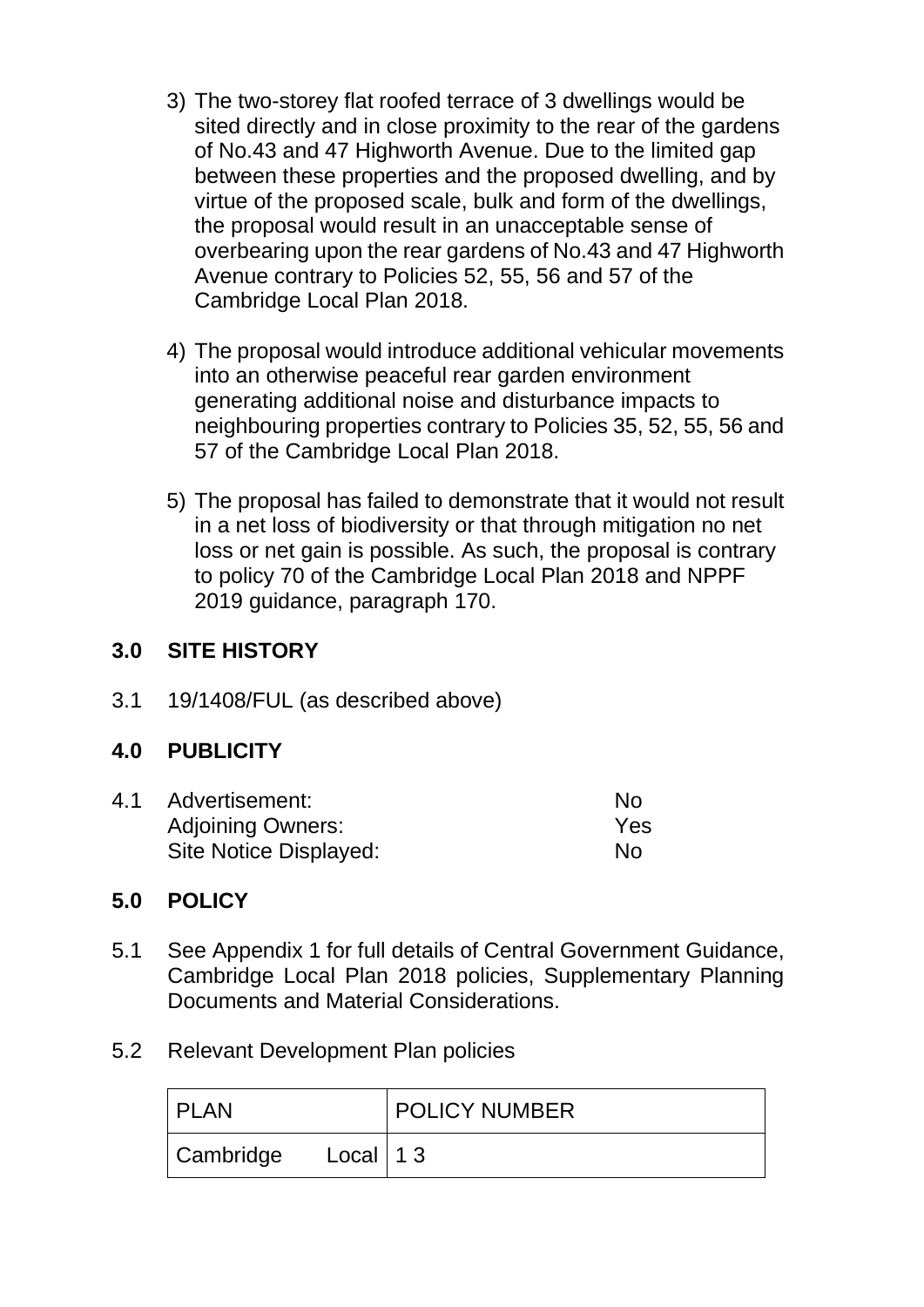| <b>Plan 2018</b> | 28 29 31 32 33 34 35 36 |
|------------------|-------------------------|
|                  | 50 51 52                |
|                  | 55 56 57 59 68 70 71    |
|                  | 80 81 82                |

5.3 Relevant Central Government Guidance, Supplementary Planning Documents and Material Considerations

| Central<br>Government<br>Guidance                                | <b>National Planning Policy Framework 2021</b>                                                                                                                                                                                                                                          |
|------------------------------------------------------------------|-----------------------------------------------------------------------------------------------------------------------------------------------------------------------------------------------------------------------------------------------------------------------------------------|
|                                                                  | National Planning Policy Framework<br>Planning Practice Guidance from 3 March<br>2014 onwards                                                                                                                                                                                           |
|                                                                  | Circular 11/95 (Annex A)                                                                                                                                                                                                                                                                |
|                                                                  | Technical housing standards - nationally<br>described space standard - published by<br>Department of Communities and Local<br>2015<br>Government March<br>(material<br>consideration)                                                                                                   |
| SPD's                                                            | Sustainable Design and Construction (2020)                                                                                                                                                                                                                                              |
| <b>Previous</b><br>Supplementary<br>Planning<br><b>Documents</b> | Cambridgeshire and Peterborough Waste<br>Partnership (RECAP): Waste Management<br>Design Guide Supplementary Planning<br>Document (February 2012). This document,<br>prepared to support policies in the 2006 local<br>plan is no longer SPD, but is still a material<br>consideration. |
| <b>Material</b>                                                  | <b>City Wide Guidance</b>                                                                                                                                                                                                                                                               |
| Considerations                                                   | <b>Biodiversity Checklist for Land Use Planners</b><br>in Cambridgeshire and Peterborough (March)<br>2001).                                                                                                                                                                             |
|                                                                  | <b>Cambridge City Nature Conservation</b><br>Strategy (2006)                                                                                                                                                                                                                            |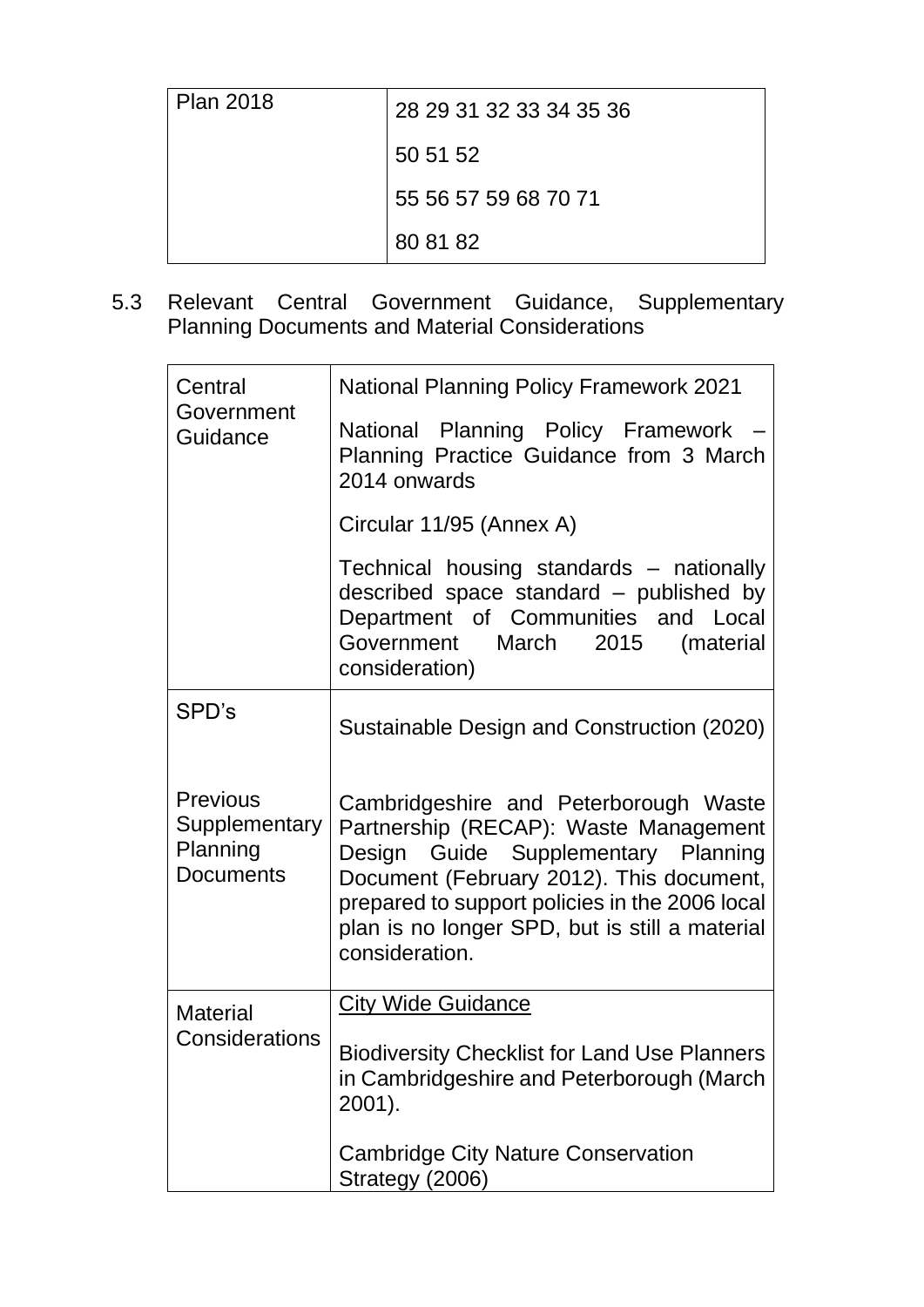| Contaminated Land in Cambridge -<br>Developers Guide (2009)           |
|-----------------------------------------------------------------------|
| <b>Cycle Parking Guide for New Residential</b><br>Developments (2010) |
| Cambridge On-Street Residential Parking<br>Study (2016)               |

## **6.0 CONSULTATIONS**

## **Cambridgeshire County Council (Highways Development Management)**

6.1 No objections subject to conditions regarding contractor parking, falls and levels, and pedestrian visibility splays.

## **Drainage Officer**

6.2 No objections subject to conditions regarding surface water drainage, maintenance programme and foul drainage.

# **Environmental Health team**

6.3 No objections subject to conditions regarding construction hours, construction/demolition noise/vibration & piling, dust, EV charge points and boilers.

### **Biodiversity Officer**

6.4 No objection. The Biodiversity Officer is content with the findings of the Preliminary Ecological Appraisal including Preliminary Bat Roost assessment and subsequent emergence survey as well as the BNG metric report, including assumptions made on existing and proposed habitats, demonstrating a minor net gain for the site through the proposed landscaping scheme. A condition is recommended that secures additional ecological features as recommended within the PEA, plus also boundary holes for hedgehogs.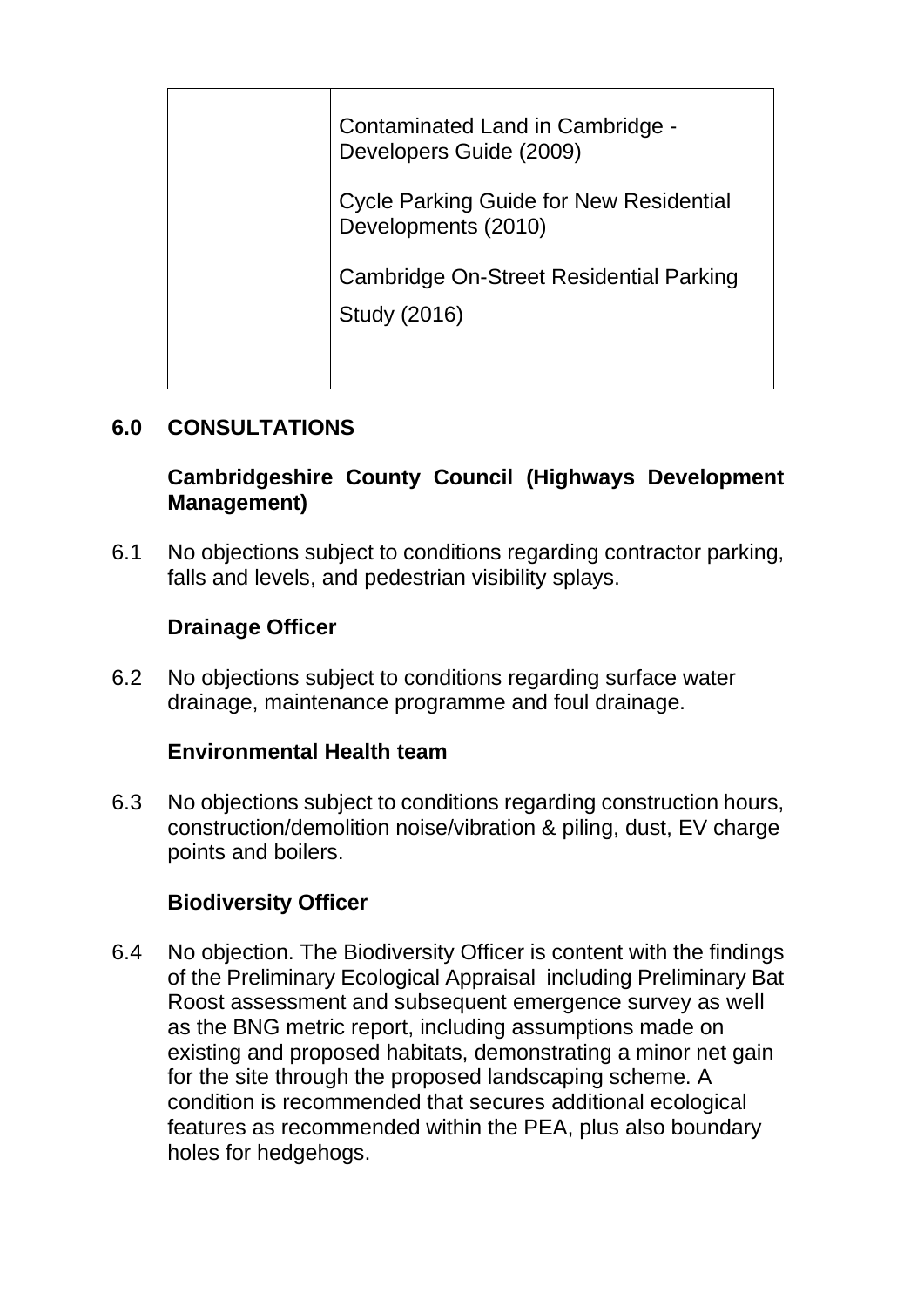6.5 The above responses are a summary of the comments that have been received. Full details of the consultation responses can be inspected on the application file.

## **7.0 REPRESENTATIONS**

- 7.1 The owners/occupiers of the following addresses have made objections:
	- □ Hurst Park Estate Residents' Association
	- 6 Hurst Park Avenue
	- 20 Hurst Park Avenue
	- 24 Hurst Park Avenue
	- 26 Hurst Park Avenue
	- 32 Hurst Park Avenue
	- □ 36 Hurst Park Avenue
	- □ 65 Hurst Park Avenue
	- □ 72 Hurst Park Avenue
	- □ 8 Highworth Avenue
	- $\Box$  14 Highworth Avenue
	- □ 15 Highworth Avenue
	- □ 19 Highworth Avenue
	- □ 22 Highworth Avenue
	- □ 29 Highworth Avenue
	- □ 30 Highworth Avenue
	- □ 31 Highworth Avenue
	- □ 33 Highworth Avenue
	- 37 Highworth Avenue
	- □ 39 Highworth Avenue
	- 41 Highworth Avenue
	- □ 43 Highworth Avenue
	- 47 Highworth Avenue
	- □ 51 Highworth Avenue
	- □ 51A Highworth Avenue
	- 53 Highworth Avenue
	- □ 55 Highworth Avenue
	- 59 Highworth Avenue
	- □ 61 Highworth Avenue
	- □ 9 Orchard Avenue
	- □ 18 Orchard Avenue
	- □ 38 Orchard Avenue
	- □ 13 Leys Road
	- □ 19 Leys Road
	- □ 44 Leys Avenue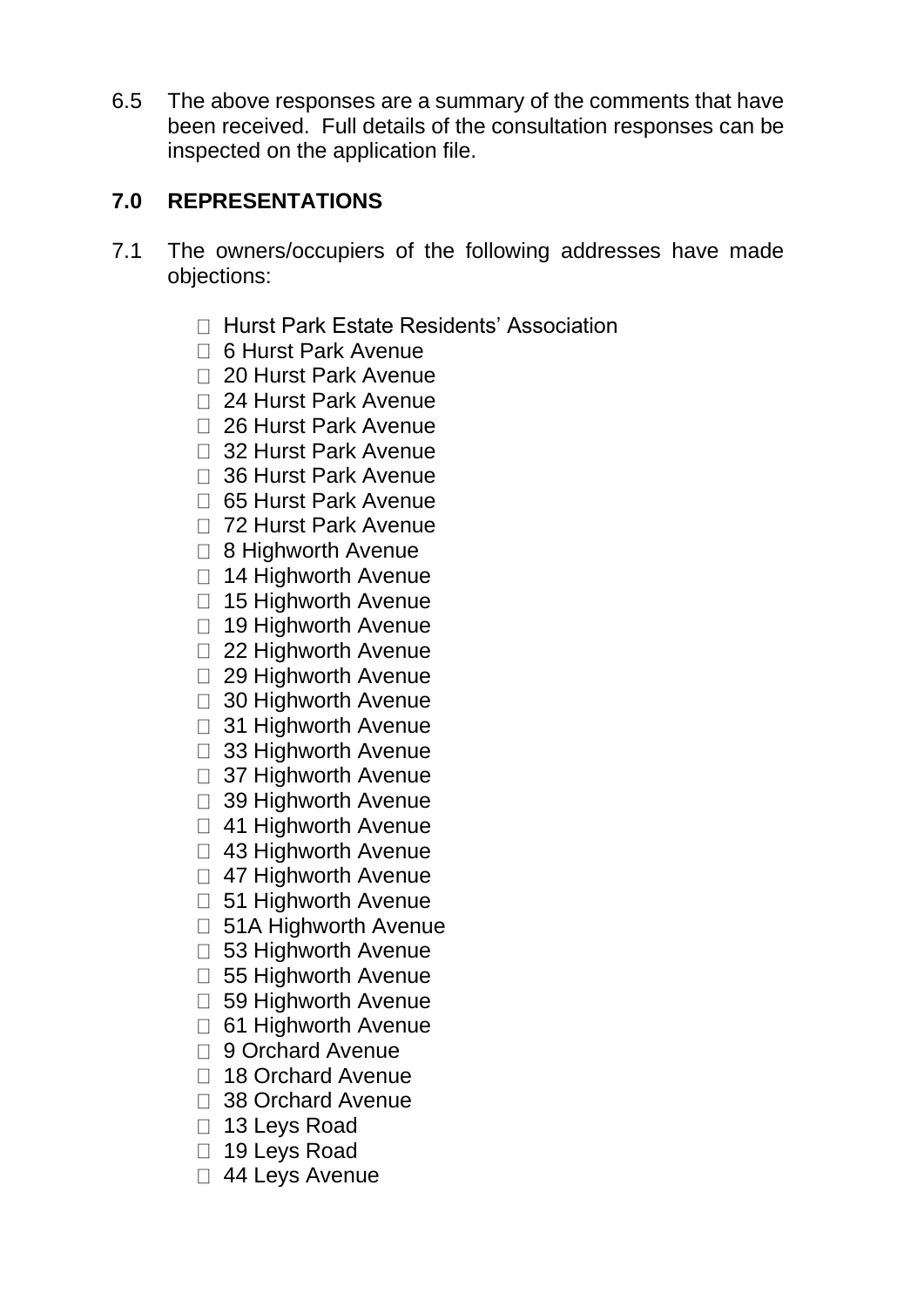- □ 26 Highfield Avenue
- □ 28 Highfield Avenue
- 7.2 The letters of objections can be summarised as follows:

*Principle of development/design of dwellings*

- □ No other backland development
- $\Box$  Will set precedent for further backland development
- $\Box$  The developers are looking to create a parallel street
- $\Box$  Dispute that the principal of development was considered acceptable on the previous application
- Overdevelopment
- $\Box$  Density is too high
- $\Box$  Out of keeping with the surrounding character. Buildings pitched and 0.9m higher than before.
- □ Large 4 bed houses
- $\Box$  No other court style developments in nearby area
- $\Box$  The proposed dwellings are of the same design when most houses down Highworth Avenue are of a different design
- $\Box$  Highworth Avenue has a history of every house being of a different design and having frontage on to the street, each house having open space and garden to allow nature and the wildlife to flourish.
- $\Box$  No dwellings should be built behind the existing building line set by the neighbouring properties
- $\Box$  The proposal would provide small amenity areas for the dwellings
- $\Box$  Contrary to policies 25, 50, 52, 55, 56, 59 and 70 of the Local Plan. Policy 52's default position is that garden land is protected

### *Biodiversity*

- $\Box$  This garden development will interrupt a wildlife corridor and impact upon local wildlife
- $\Box$  Lack of information regarding biodiversity enhancements or landscaping
- □ Loss of the green corridor
- $\Box$  The documents submitted fail to state exactly how this will be achieved and how the net gain will be measured.

# *Residential Amenity*

- □ 24, 26, 32 and 36 Hurst Park Avenue will be overlooked
- $\Box$  Impact upon 41, 43, 47, 51 Highworth Avenue as the proposed dwellings are immediately behind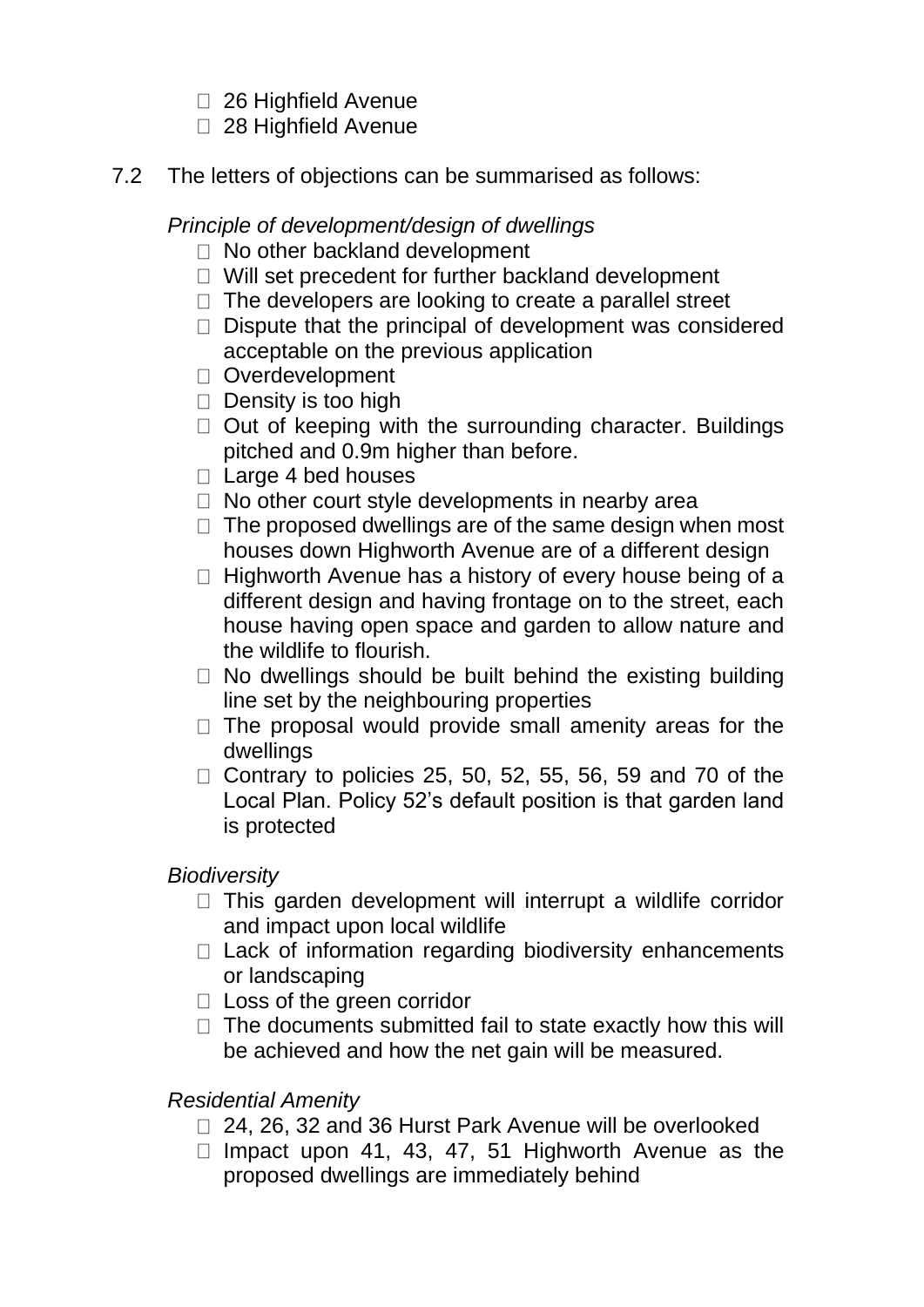$\Box$  Noise and disturbance

*Highway Safety/Parking*

- $\Box$  Turning cars will be difficult in the site which will probably lead to cars adding to the parking pressures in Highworth Avenue
- $\Box$  Not enough car parking
- $\Box$  Additional traffic coming from the site may conflict with pedestrians and cyclists
- $\Box$  Extra cars will damage the road further

### *Sustainability*

- $\Box$  No need to demolish existing building
- $\Box$  The proposal includes chimneys in units 1 and 2. If serving wood burning stoves they should not be supported from an air quality perspective.
- $\Box$  Lack of information submitted regarding the sustainability merits of the scheme contract to policy 28. it does not specify what low-carbon or zero-carbon heating and ventilating technologies will be used, and what the water efficiency measures will be.

*Other Matters*

- $\Box$  No affordable housing or S106 money would be gained
- $\Box$  Questions over the developments' sustainability merits
- □ Water runoff needs to be considered
- □ Collection of bins is 23m away from kerbside, it should be 10m
- $\Box$  The application should go to Planning Committee to be considered by members
- $\Box$  The reasons for refusal haven't been addressed
	- o Reason 1: Inappropriate backland development continues to have a mass, form and scale which dominates the width and depth of the site with a long access road which is altogether out of character with the surrounding area.
	- o Reason 2: Overbearing impact on number 51 Highworth Ave. The north elevation of unit 2 is little more than two metres from the garden boundary of No.51. Although unit 2 has a pitched roof, the building rises to an ultimate height approx. 0.9metres more than the previous proposal and above the ridge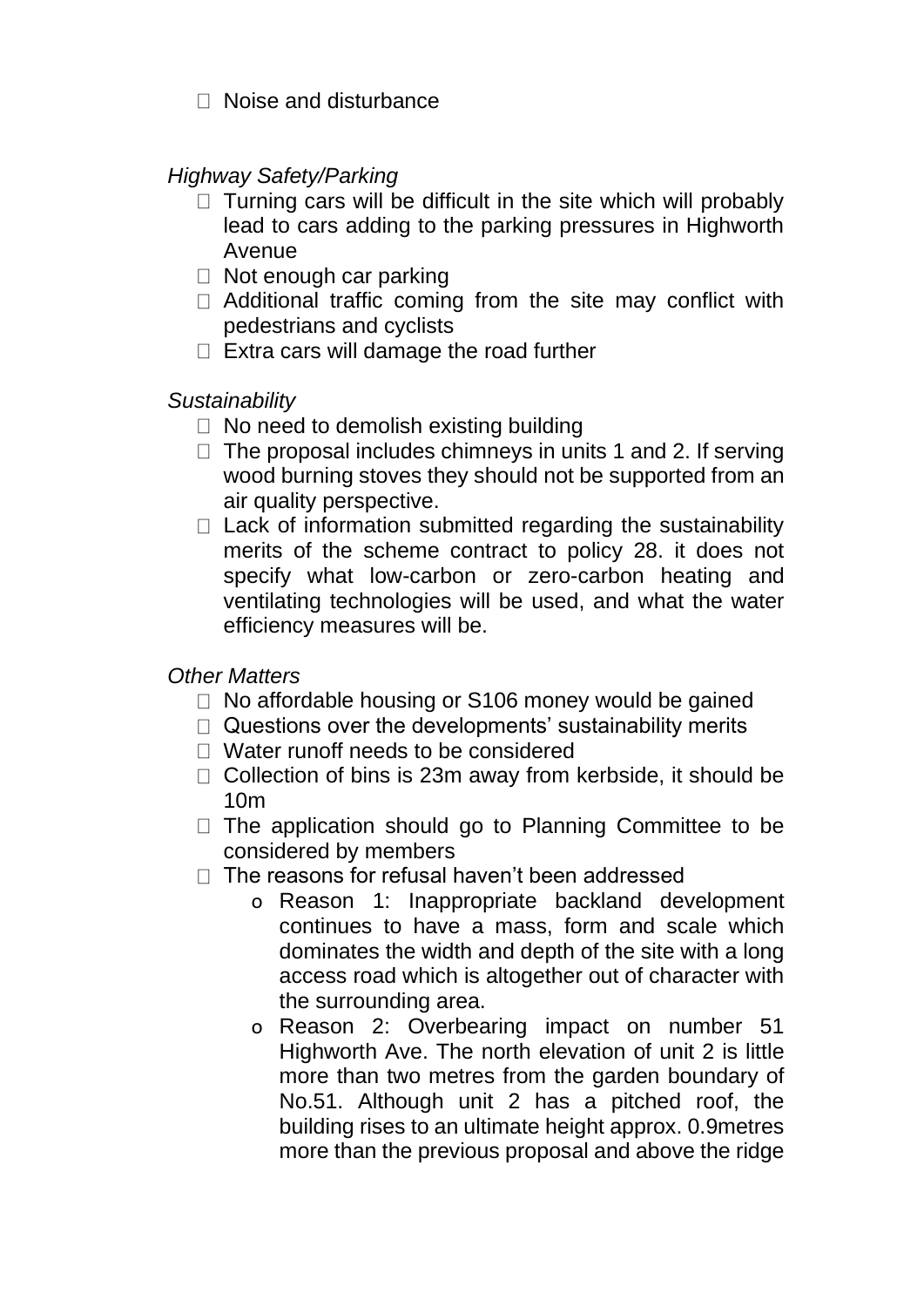height of the existing bungalow. This does little to mitigate the original reason for refusal.

- o Reason 3: Overbearing impact on Nos. 43 and 47 Highworth Ave. Whilst the use of pitched roofs for units 1 and 2 reduces the continuous overall mass compared with the previous proposal, the increase in height and large footprint of both units nonetheless imparts an overbearing impact.
- o Reason 4: Vehicle noise and disturbance. Access and parking arrangements are little changed from the previous application with the access road passing close to the rear garden boundary of No. 47. There are now two 4-bed houses and one 3-bed house, instead of four 3-bed houses, and there is likely to be very little difference in vehicle movements. Demand for parking spaces will constrain the turning area making manoeuvring difficult and resulting in inevitable overspill on to an already overcrowded Highworth Avenue. The proposal adds vehicular movements, where none existed before, into an otherwise peaceful rear garden environment generating additional noise and disturbance impacts to neighbouring properties contrary to Policies 35, 52, 55, 56 and 57 of the Cambridge Local Plan 2018.
- o Reason 5: Biodiversity loss. The Planning Statement asserts that there would be no net loss in biodiversity at the site, but no evidence in the form of an independent survey or report is presented in support of this claim. The conclusion remains that the proposal has failed to demonstrate that it would not result in a net loss of biodiversity or that through mitigation no net loss or net gain is possible. As such, the proposal remains contrary to policy 70 of the Cambridge Local Plan 2018 and NPPF 2019 guidance, paragraph 170.
- $\Box$  Site plan and location plan are misleading, the later showing a tree planted where a neighbouring garage is proposed.
- $\Box$  No engagement with the local community
- $\Box$  Residents have raised concerns that the submitted information is out of date and that the proposal does not take into account the pre-development ecological value of the site.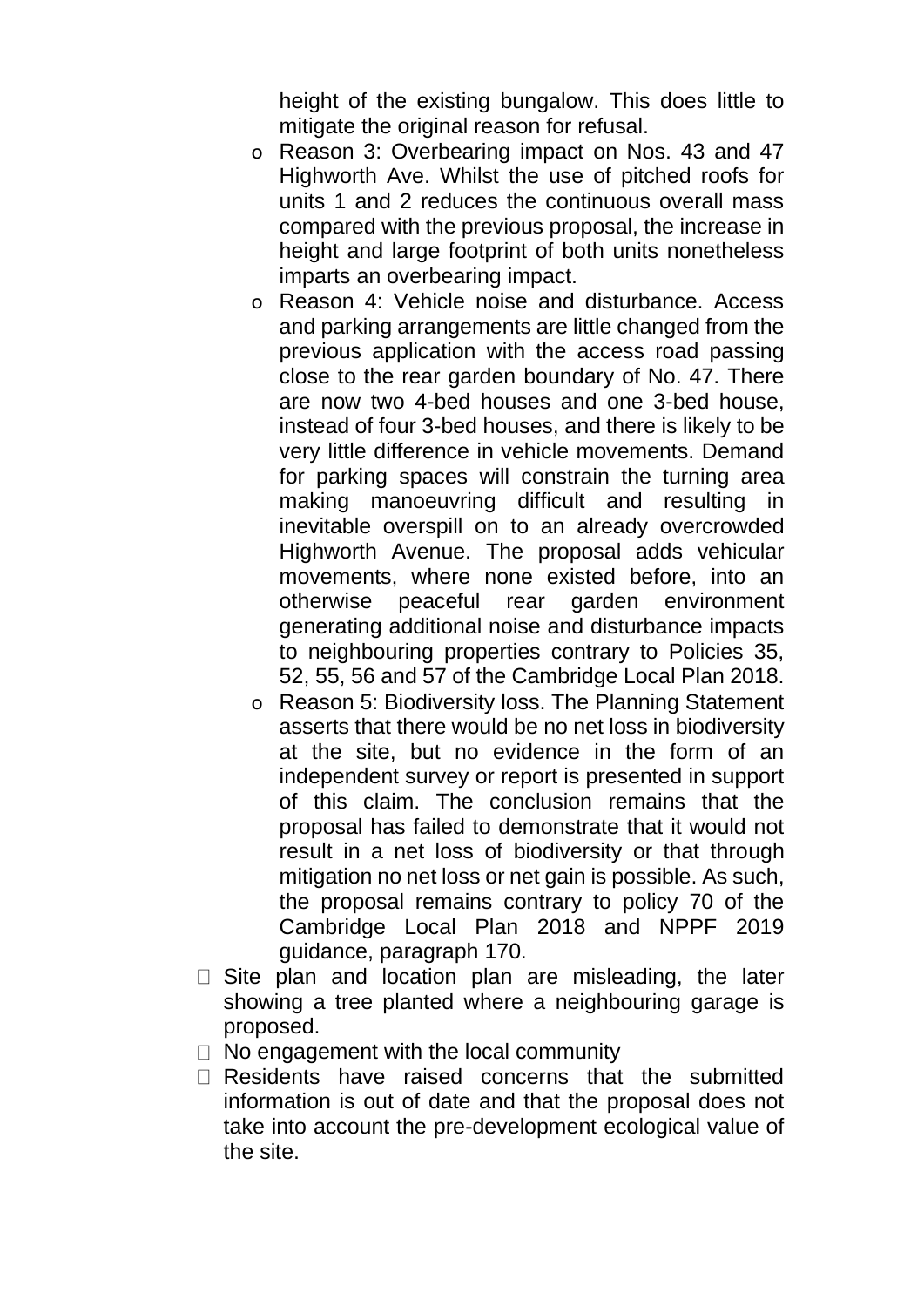- $\Box$  The recent amendments actually included: The increase in the pitch of the roof line on the cladded element when viewed on the front elevation of plots 1 and 2; and the increase in floorspace at the first-floor level of Plots 1 and 2, as facilitated by the aforementioned raised eaves.
- 7.3 Cambridge Past Present and Future have objected to the application. Very similar points have been raised above in the neighbour representations and the key point is that the previous reasons for refusal have not been overcome in this application.
- 7.4 Councillor Mike Sargeant has called the application in to be considered by members of the Planning Committee for the following reason:
	- $\Box$  The proposal is in contravention of Policy 55 Responding to context as it does not draw any inspiration from the key characteristics of its surroundings.
- 7.5 The above representations are a summary of the comments that have been received. Full details of the representations can be inspected on the application file.

## **8.0 ASSESSMENT**

- 8.1 From the consultation responses and representations received the main issues are as follows:
	- 1. Principle of development
	- 2. Context of site, design and external spaces
	- 3. Residential amenity
	- 4. Refuse arrangements
	- 5. Highway safety
	- 6. Car and cycle parking
	- 7. Drainage
	- 8. Sustainability
	- 9. Third party representations

### **Principle of Development**

8.2 Policy 3 of the Cambridge Local Plan 2018 states that for residential development, the spatial strategy is to focus the majority of new development in and around the urban area of Cambridge, creating strong, sustainable, cohesive and inclusive mixed-use communities, making the most effective use of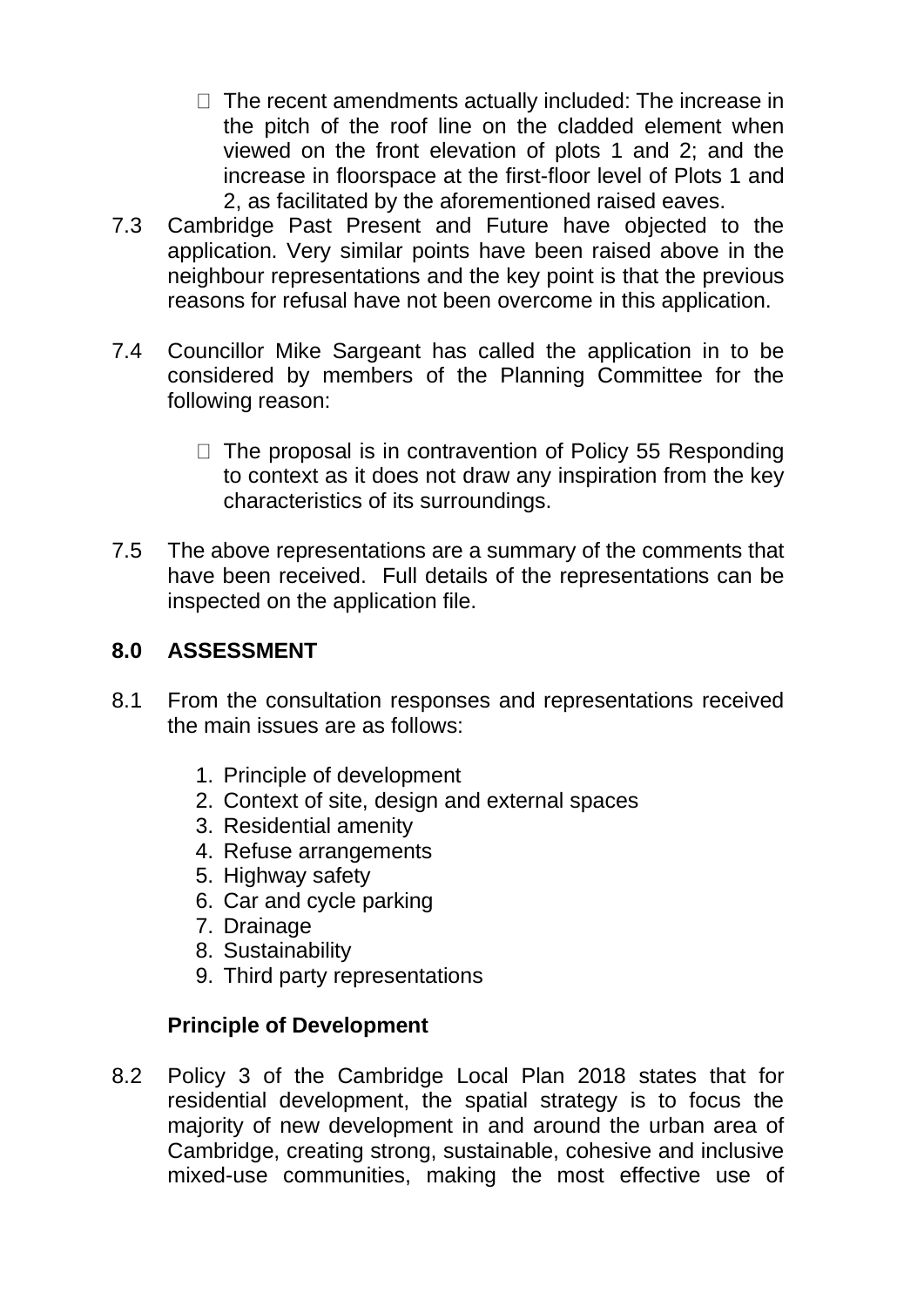previously developed land, and enabling the maximum number of people to access services and facilities locally. As the proposal is for the subdivision of an existing residential plot, policy 52 of Cambridge Local Plan (2018) is relevant in assessing the acceptability of the proposal. Policy 52 of the Cambridge Local Plan (2018) states that:

- 8.3 'Proposals for development on sites that form part of a garden or group of gardens or that subdivide an existing residential plot will only be permitted where:
	- a. the form, height and layout of the proposed development is appropriate to the surrounding pattern of development and the character of the area;
	- b. sufficient garden space and space around existing dwellings is retained, especially where these spaces and any trees are worthy of retention due to their contribution to the character of the area and their importance for biodiversity;
	- c. the amenity and privacy of neighbouring, existing and new properties is protected;
	- d. provision is made for adequate amenity space, vehicular access arrangements and parking spaces for the proposed and existing properties;
	- e. there is no detrimental effect on the partial comprehensive development of the wider area'
- 8.4 Residents have raised concern that the applicant has argued that the principle of development was considered acceptable in the last application. Reason 1 focused on the design of the dwellings at the rear and has that 'two storey flat roofed terrace of 3 dwellings at the rear of the site would be out of keeping with the verdant rear garden environment in which the properties would be located and particularly when viewed from Highworth Avenue down the long driveway'. Criterion a of Policy 52 states 'the form, height and layout of the proposed development should be appropriate to the surrounding pattern of development and the character of the area'.
- 8.5 The existing bungalow on the site is set behind a garage and the existing building line of its neighbouring properties albeit not in a position that is commensurate with the two dwellings to the rear that are proposed. Whilst officers accept that there is a strong form of linear development along Highworth Avenue, the existing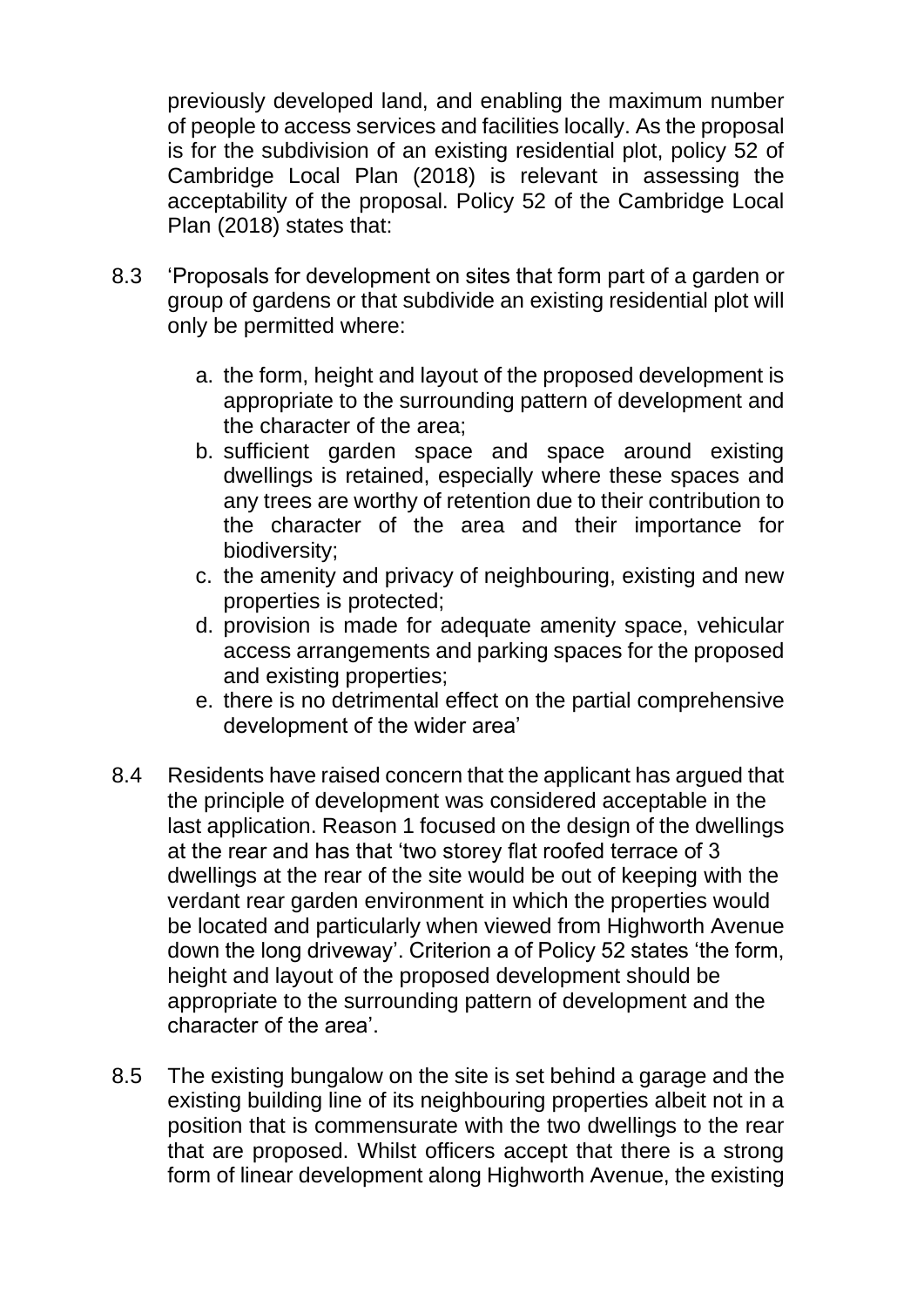bungalow being set back from the road, gives the perception that there an element of back-land development already. With this context in mind, the following paragraphs set out to assess the application against policy 52.

**Context of site, design and external spaces** 

- 8.6 The site comprises a bungalow set back into the site, behind a garage and behind the existing building line set by the neighbouring properties. Highworth Avenue is characterised by two storey dwellings that are either detached or semi-detached with driveways in front for the parking of vehicles. Residents have objected to the proposal on the grounds that many of the properties along Highworth Avenue are of the same design and other residents have also objected to the fact that many properties along Highworth Avenue are of a different design. Officers agree there is not a strong uniform character along Highworth Avenue in terms of building design. The proposal includes a pair of detached properties at the rear of the site accessed via a long driveway from Highworth Avenue due to the demolition of the existing bungalow. The proposal also includes the erection of a detached two and a half storey dwelling adjacent to No.43 Highworth Avenue.
- 8.7 The proposed pair of detached dwellings positioned at the rear of the site would be of 1.5 storey scale (acknowledging their greater overall height than the refused scheme), of a contemporary design and asymmetrical pitched roof form and part flat roof. The dual pitched roof design helps to mitigate the visual impact of the dwellings from neighbouring gardens by taking the massing away from the boundaries. Because the dwellings are detached and less in number than the refused scheme, there is more space around the dwellings than before.
- 8.9 The proposed scheme would open up views into the site due to the creation of a large long driveway. In comparison to the previously refused scheme, the pair of detached 1.5 storey dwellings would sit much more comfortably on the site given their scale, design and siting. It is officers view that their design would provide a successful contrast to existing development. There would also be an appropriate gap between the two proposed dwellings in comparison to the previously refused scheme where the terrace filled the whole of the rear of the site especially when viewed from Highworth Avenue.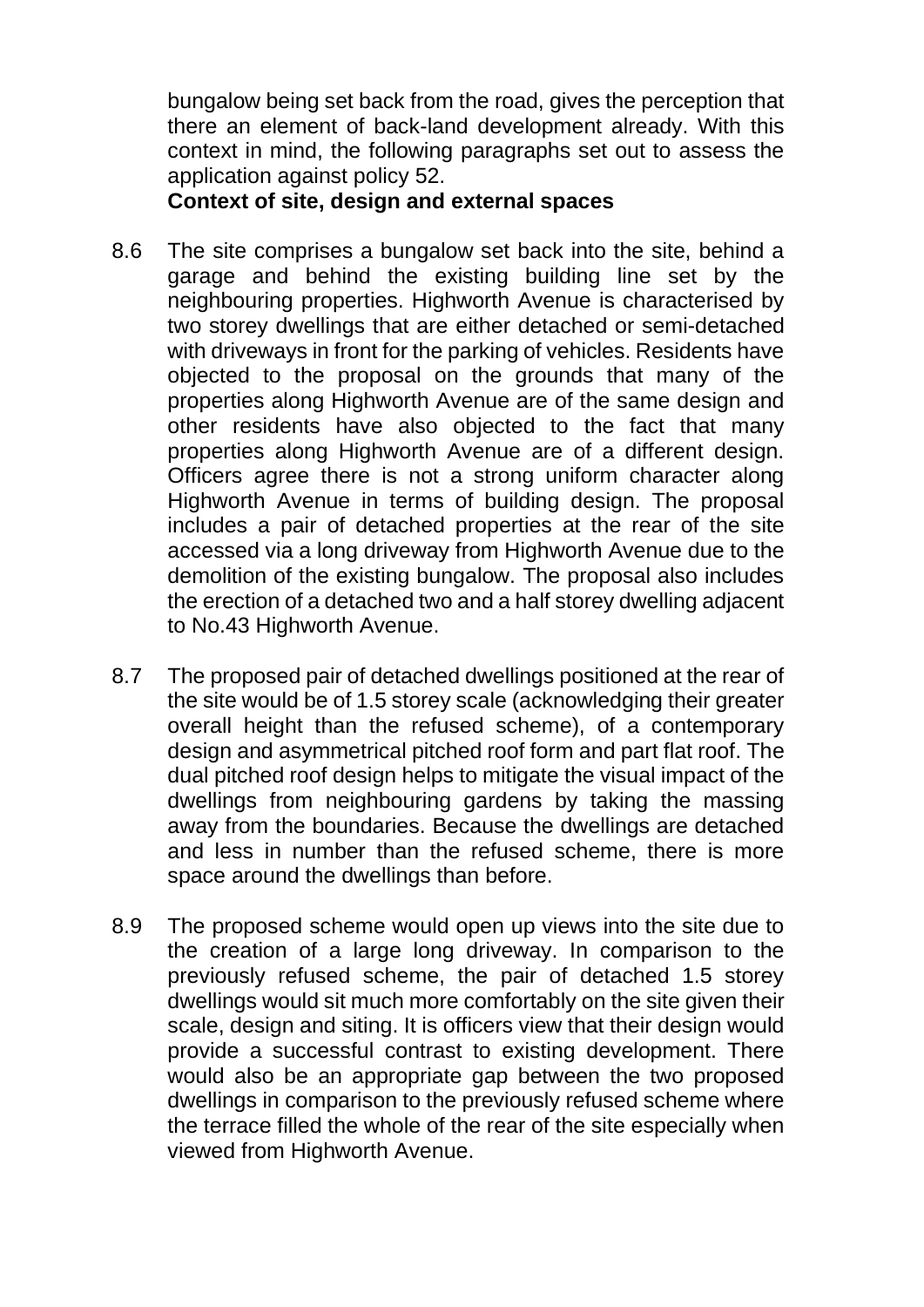- 8.10 The proposed dual pitched form, 1.5 storey height and the layout of the 2 detached dwellings has satisfactorily addressed issues of scale and continuous bulk referenced in reason for refusal 1. Officers accept that the rear garden area of the site would be urbanised and its verdant character diminished as a result of the proposal. On balance, even though clearly a form of back-land development, the visual impact arising from the proposal compared to the refused scheme is significantly reduced. Taking the above into account, officers consider that the balance of consideration is in favour of allowing residential development in this location, particularly as the development of the residential units would assist the Council in helping meet its housing needs. The proposal accords with policies 52, 55 and 57 of the Cambridge Local Plan 2018.
- 8.11 Officers raise no issues with the siting, design or scale of the new house proposed on the frontage which is consistent with members decision on the previous application. A number of standard conditions regarding materials, landscaping, boundary treatment are recommended.

## **Residential Amenity**

#### Overlooking, Overbearing and Overshadowing

Impact on amenity of neighbouring occupiers

8.12 The site is surrounded by residential properties. To the north/north-east/east is Highworth Avenue, especially no's 43, 47 and 51. To the west/south-west is Hurst Park Avenue. The residential amenity impact of pots 1 & 2 - to the rear of the site is set out below. Residents have disputed that the previously identified residential amenity impact has been overcome.

*No.51 Highworth Avenue (to the north)*

8.13 As outlined above, No.51's garden is sited immediately adjacent to the north-west rear boundary of the site and unit 2. The 2<sup>nd</sup> reason for refusal identified an overbearing impact upon No.51's garden due to the height and length of its two storey elevation on this common boundary.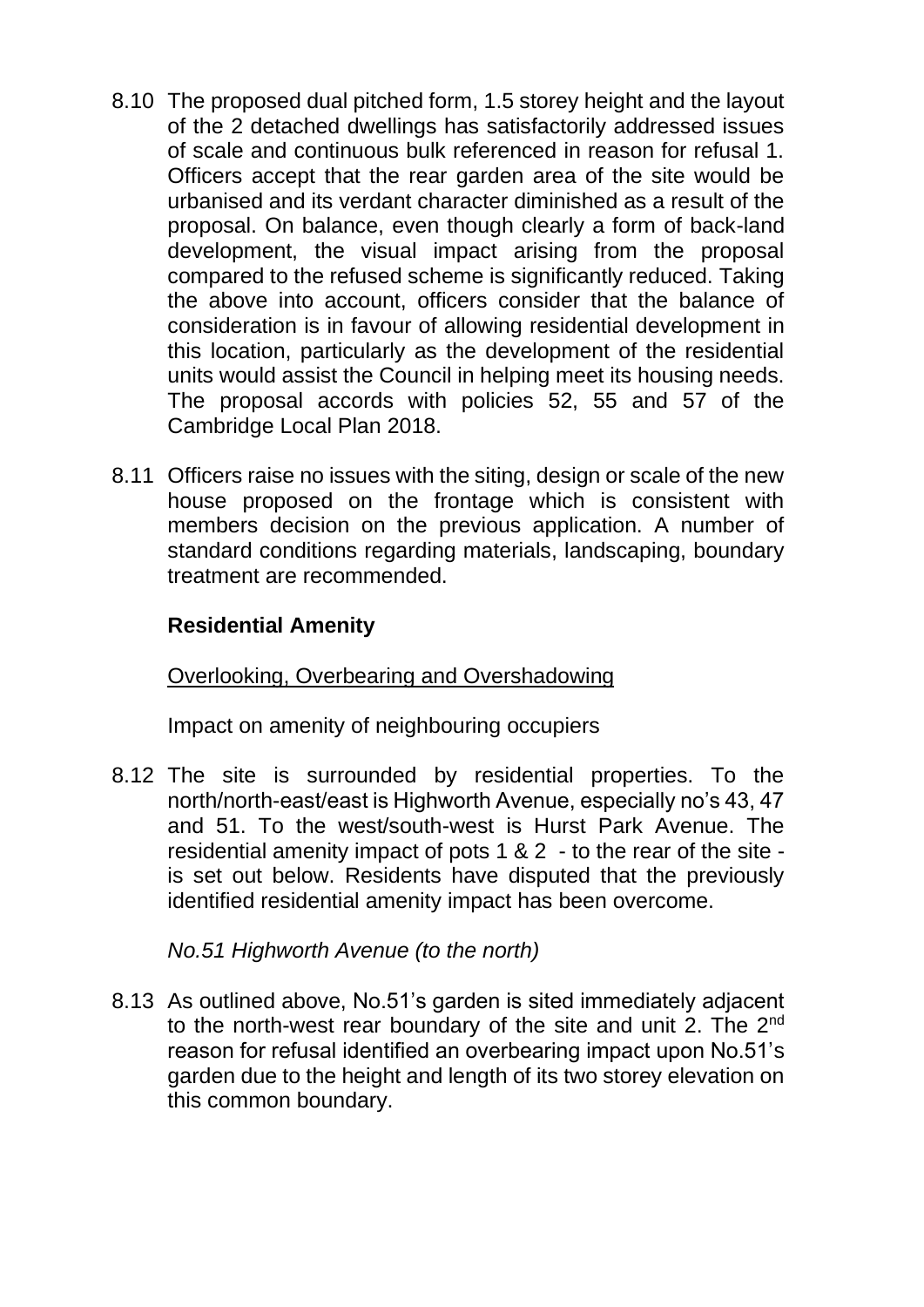- 8.14 The proposal has sought to address this impact, by significantly reducing the bulk of this scheme as would be perceived from the garden of no.51. Unit 2 would incorporate a lean-to roof that slopes down towards the common boundary with a low eaves height to mitigate impact. Unit 2's north western wall would be set off the boundary by 2m.
- 8.15 Given the reduction in massing of unit 2 in comparison to the previously refused scheme, including the reduction in length of the two storey form and its return, officers consider that the proposal would not have a significant adverse impact upon the residential amenity of the rear garden of No.51 Highworth Avenue. Taking the above into account, officers consider that the proposal has addressed the primary overbearing harm identified in the 2nd reason for refusal on 19/1408/FUL.
- 8.16 Overshadowing impact was not incorporated into reason for refusal 2 in relation to no.51's garden. There may be a degree of overshadowing upon the very rear of the garden of No.51 as a result of the proposal, but this is not considered to be significant given the size of the garden and consideration of the BRE guidance.

*No's. 43 & 47 Highworth Avenue (to the east and to the north)*

8.17 Units 1 & 2, are pitched roof 1.5 storey dwellings which would be sited close to the rear of the gardens of No.43 and 47 Highworth Avenue. There is now a visible gap between the two dwellings unlike before and the duel pitched roof form helps to keep the bulk of the dwellings to a minimum. Given the scale, form and layout of the proposed 2 units, officers consider that the proposal will not have a significant overbearing impact upon the residential amenity of Nos.43 and 47 Highworth Avenue. Therefore, officers consider that the proposal has gone far enough to address the harm identified in the 3<sup>rd</sup> reason for refusal on 19/1408/FUL. Given the proposed positioning and size of the 1 first floor window which would face towards these properties and the fact it serves a hallway, officers consider there would be no significant overlooking impact.

*No. 41 Highworth Avenue (to the south)*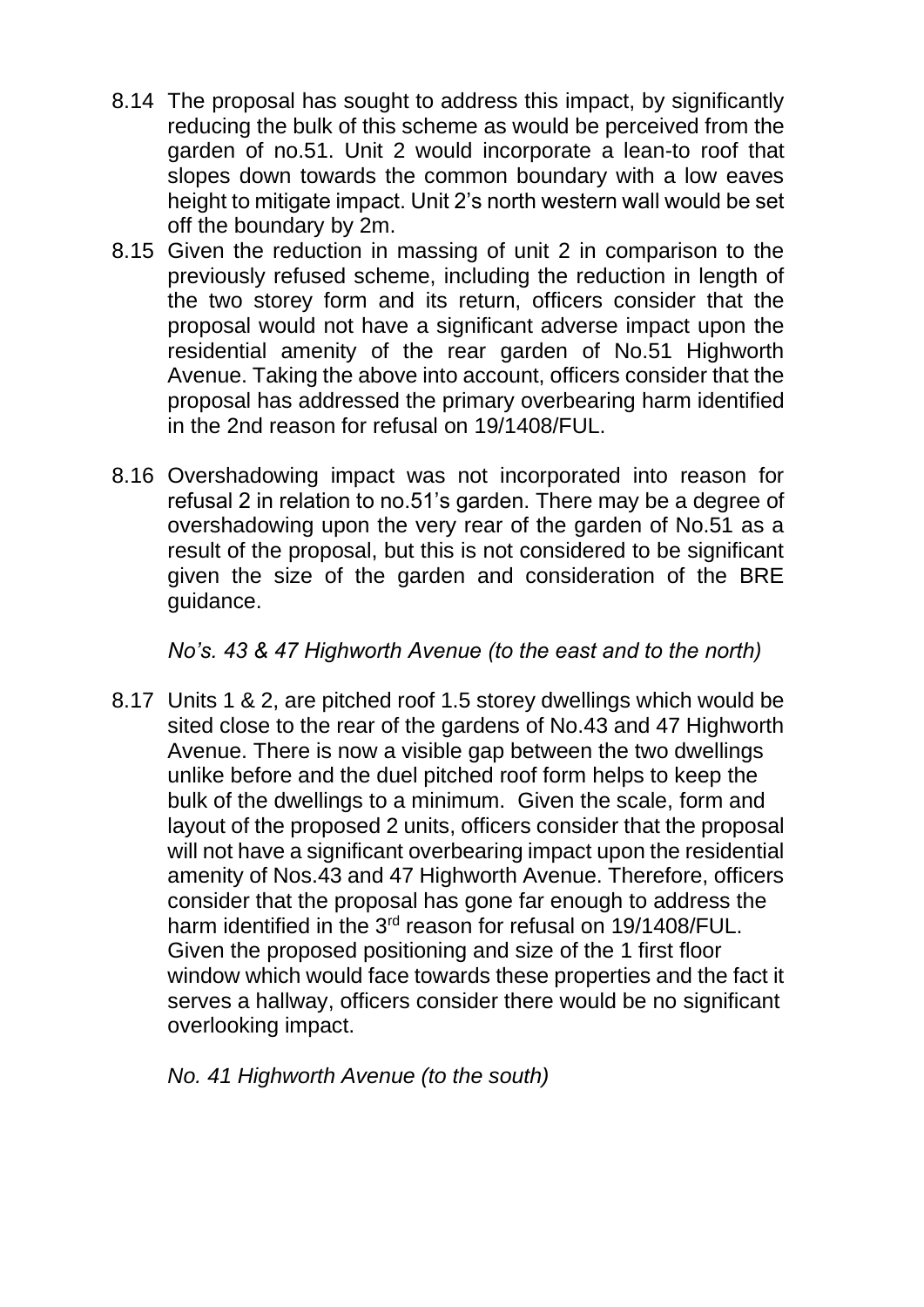8.18 No.41 Highworth Avenue is set in line with and to the south of No.43 Highworth Avenue. At the very rear of No.41's garden, which is the area closest to the terrace properties, there are a number of outbuildings. For these reasons, officers do not consider there would be an overbearing impact upon the garden of No.41.

*24, 26, 32 and 36 Hurst Park Avenue (to the west)*

8.19 The Hurst Park Avenue properties are sited west of the built form of the proposed terrace. There would be a degree of overlooking of the very rear of the gardens of the immediate properties in Hurst Park Avenue from the first floor rear windows of the 2 detached rear units. There would also be a degree of enclosure, overlooking and overshadowing of the very rear of these gardens. Given the distance between proposed and existing properties (circa 35m due to the long rear gardens of the Hurst Park Avenue properties), and taking into consideration of the large number of these gardens are screened by very mature trees within the neighbouring gardens, officers do not consider there would be a significant adverse impact upon these properties.

#### Noise/Disturbance

8.20 Cars do not currently go beyond the parking areas of the immediate neighbouring properties, No's 43 and 47 Highworth Avenue. The 4th reason for refusal on the previous application which was for a terrace of 3 dwellings to the rear of the site identified the potential noise and disturbance impact upon the above neighbouring properties. The current application, proposes 2 dwellings to the rear of the site, reducing the number of back-land dwellings by 1. This reduces the total car parking spaces down to 4 from a previous 5 and also reduces the amount of movements due to the fewer dwellings.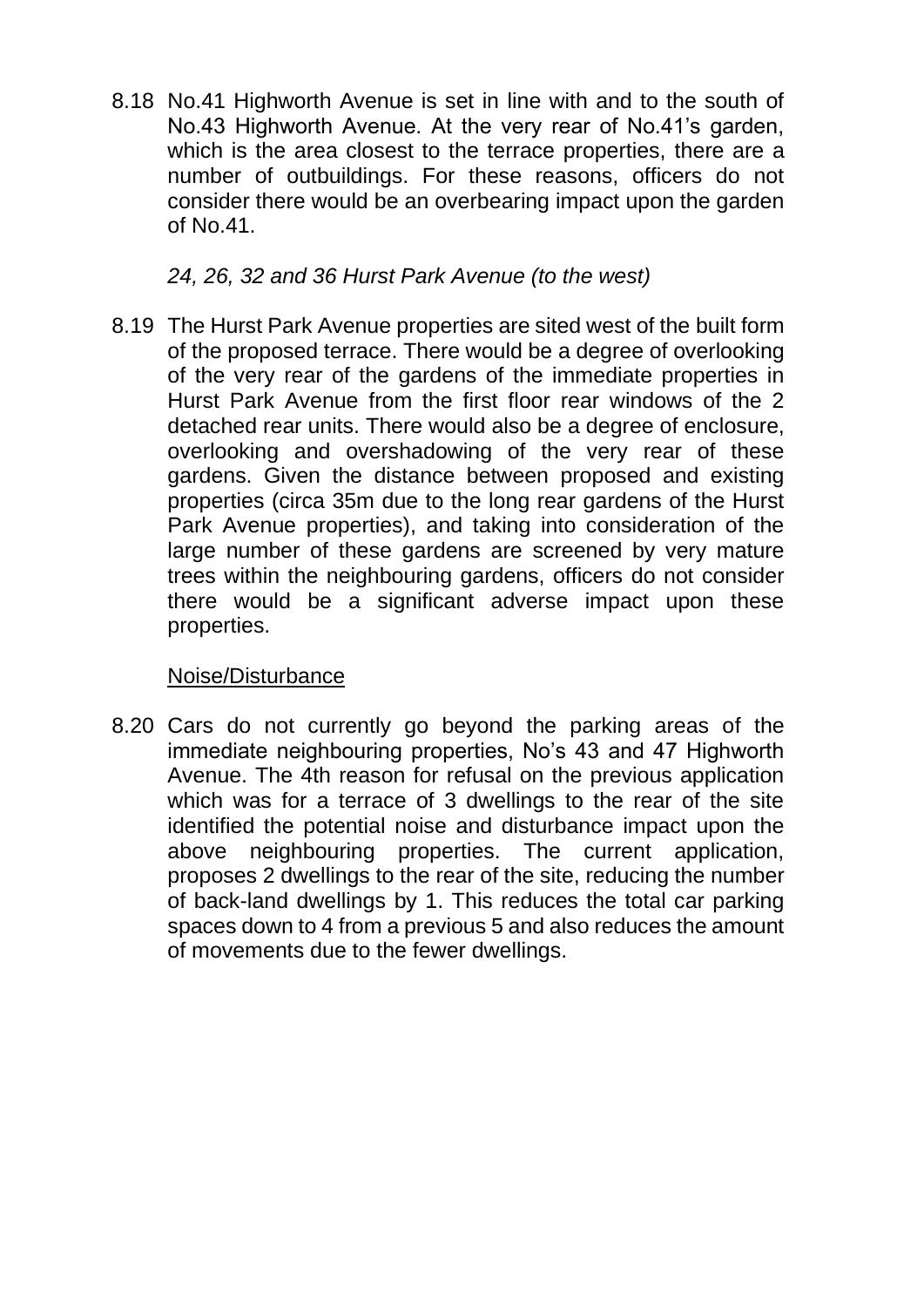8.21 As outlined in this report above and below, officers consider that the proposal overcomes the harm identified in reasons 1, 2, 3 and 5. Taking this into account, and having regard to the marginal reduction in noise and disturbance given the fewer dwellings, on balance, officers consider the scheme benefits, which are mainly derived from the provision of new family housing which would meet housing need - outweigh the harm that would arise through noise and disturbance from vehicular movements in this part of the site. The proposal should not be refused on the basis of conflict with policies 35, 52, 55, 56 and 57 of the Cambridge Local Plan 2018 for this sole reason.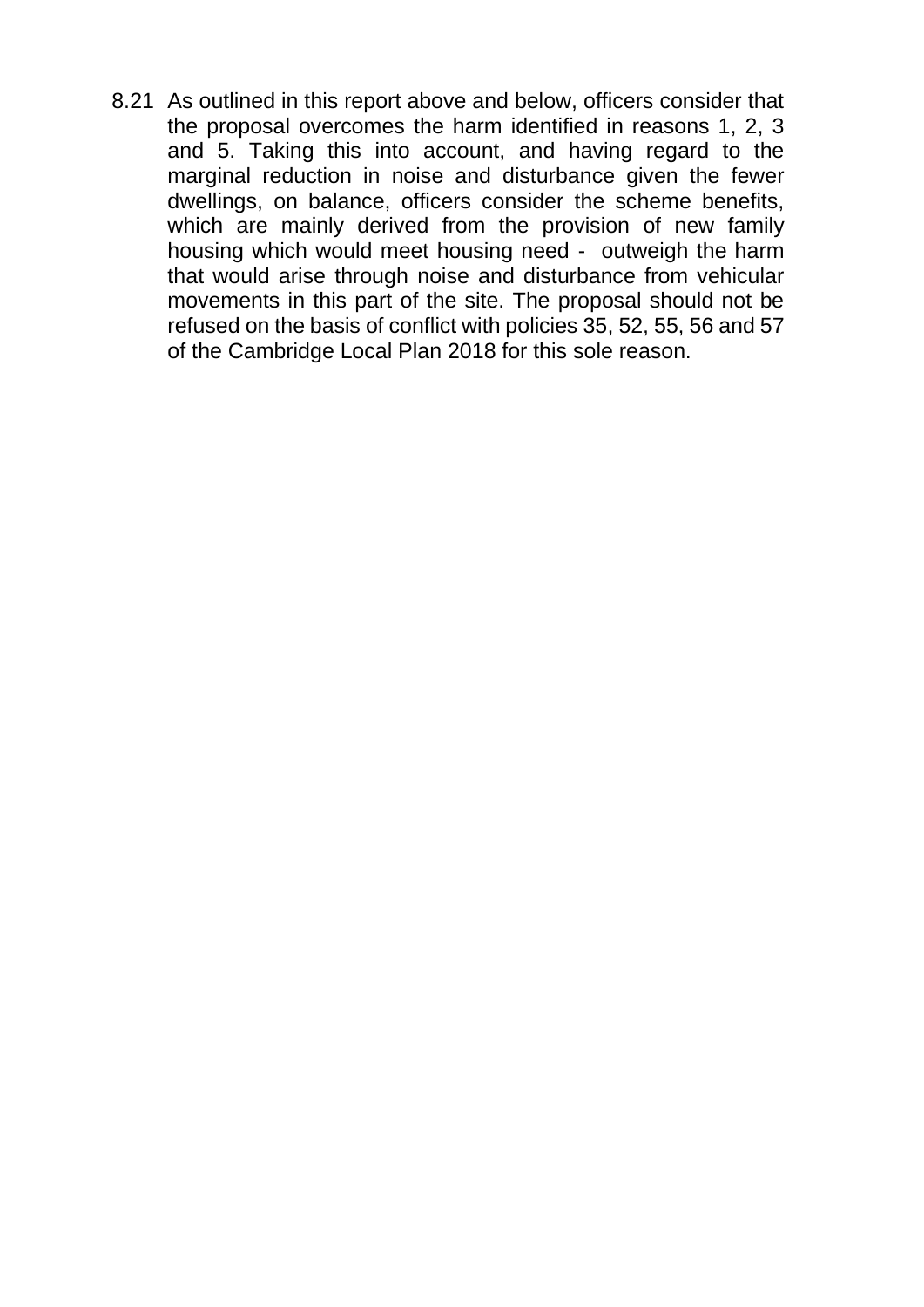### Amenity for future occupiers of the site

8.22The gross internal floor space measurements for units in this application are shown in the table below:

| <b>Unit</b><br><b>Type</b> | <b>Number</b><br>οf<br>bedrooms | <b>Number</b><br>of bed<br>spaces<br>(persons) | <b>Number</b><br>of<br>storeys | <b>Policy Size</b><br>requirement<br>(m2) | <b>Proposed</b><br>size of<br>unit | <b>Difference</b><br>in size |
|----------------------------|---------------------------------|------------------------------------------------|--------------------------------|-------------------------------------------|------------------------------------|------------------------------|
|                            |                                 |                                                |                                | 106                                       | 199.3                              | $+93.3$                      |
|                            |                                 |                                                |                                | 106                                       | 199.3                              | $+93.3$                      |
| 3                          |                                 |                                                |                                | 93                                        | 99                                 | $+6$                         |

8.23 As set out in the table above, all proposed units would comply and exceed with the space standards in respect of internal floor space, with units 1 & 2 being 93m2 larger than the policy requirement. The proposed dwellings all provide moderately sized gardens which are sufficient in size for a family to occupy and utilise. The gardens would face south west. A third party observation is the lack of patio's in the rear garden, this can be resolved the inclusion of a soft and hard landscape condition. The layout and arrangement of the gardens is acceptable and would comply with Cambridge Local Plan (2018) policy 50.

### *Accessible homes*

8.24 The development has been assessed for compliance with Policy 51 and complies with the requirements of Part M4 (2) of the Building Regulations. A condition is recommended to secure this.

### **Refuse Arrangements**

8.25 Each unit would have its own bin store. The proposal includes a refuse collection point. Residents have raised concern that the collection of bins is 23m away from kerbside, it should be 10m. This is not possible due to the proposed front dwelling being in line with the neighbouring properties and the siting of No.47's garage. A condition is therefore recommended requiring a scheme for refuse collection to be submitted. The proposal provides adequate refuse and recycling in compliance with Cambridge Local Plan (2018) policy 57.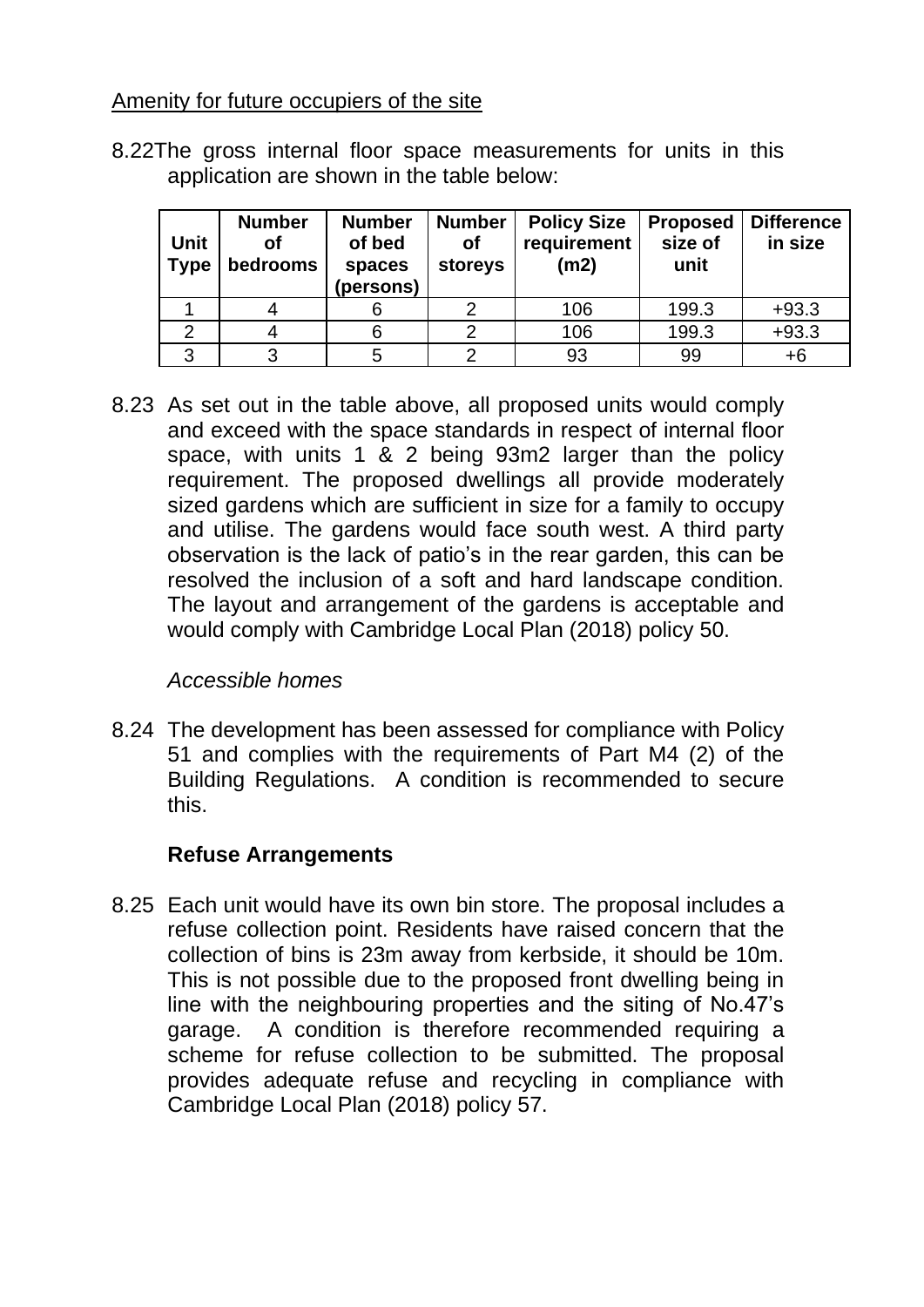# **Highway Safety**

8.26 Comments from third parties regarding vehicle visibility issues and highway safety concerns are noted. However, the Local Highways Authority has raised no objection to the previously refused scheme or the proposed development on the grounds of highway safety or the increased use of the access, noting the scheme is now for one less dwelling than previously. The site plan demonstrates that the correct inter-visibility splays can be achieved for the proposed development. In this regard the proposal is compliant with Cambridge Local Plan (2018) policy 81.

# **Car and Cycle Parking**

Car parking

- 8.27 Residents have raised concern about parking stress in the surrounding streets and especially on Highworth Avenue. Officers note these concerns. However, the vast majority of properties along Highworth Avenue have off-street car parking in the form of driveways and each of the proposed 3 dwellings would have a car parking space within the site with an additional space for visitors. This level of car parking proposed would meet the requirements for parking set out within Policy 82 Appendix L.
- 8.28 The parking and turning arrangements for the proposed dwellings and the impact upon the residential amenity of neighbouring properties has been addressed above.

Cycle parking

8.29 The proposal includes individual cycle stores for each dwelling. The proposal is compliant with the standards set out in Policy 82 Appendix L.

### **Drainage**

8.30 The Drainage Officer has not raised any objections subject to a surface water drainage condition, a drainage maintenance plan condition and a foul drainage condition. A surface water drainage condition is recommended to ensure compliance with the National Planning Policy Framework (2021) and policy 31 of the Cambridge Local Plan (2018).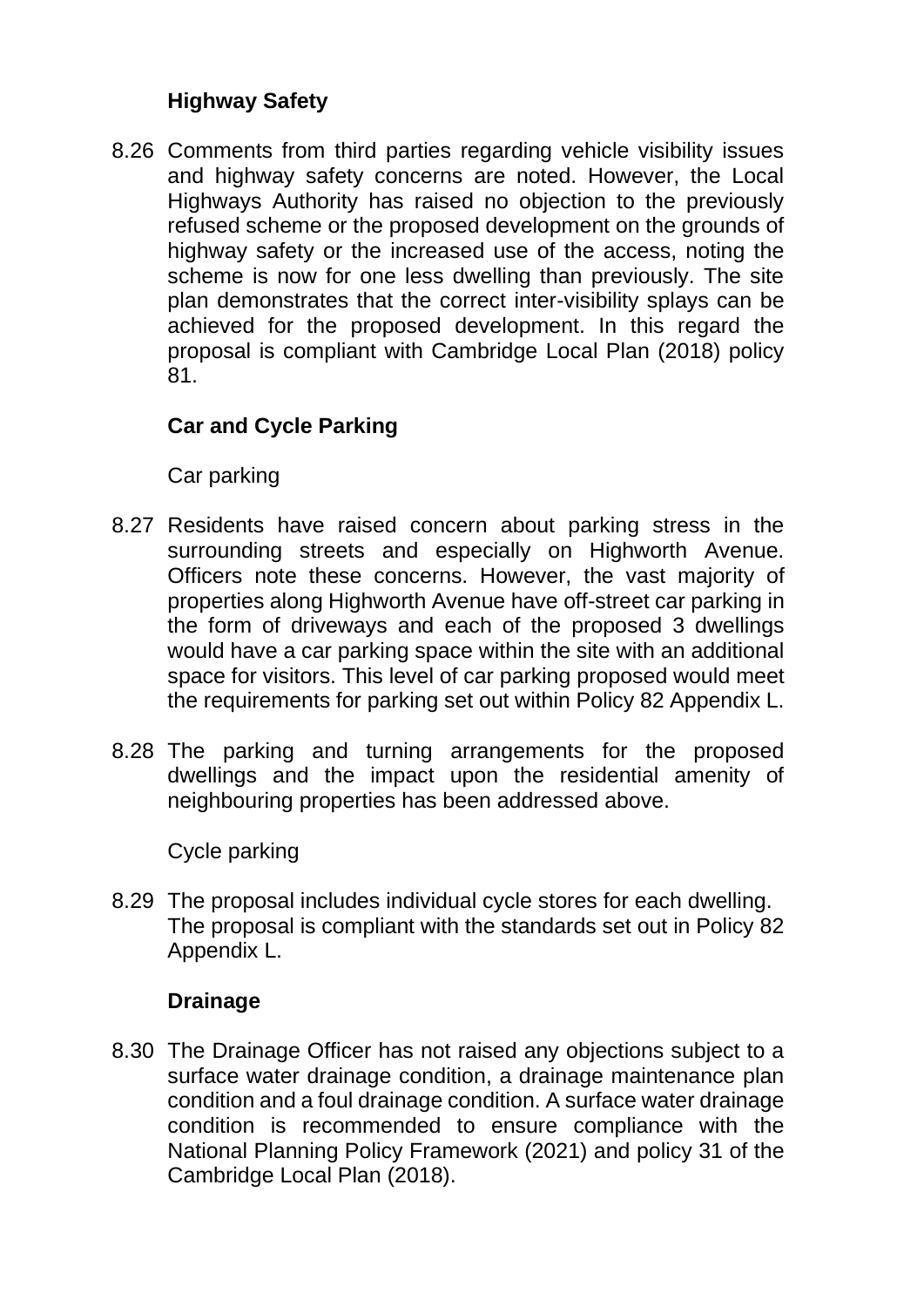## **Sustainability**

- 8.31 Neighbours have questioned the sustainability merits of the proposed scheme especially given the demolition of the existing dwelling. Taking into account the relevant permitted development rights regarding demolition, the site constraints and as the proposal is for the erection of residentials units, the principle of development is considered to be acceptable. Members should note that the previous application was not refused on these grounds given that conditions regarding water efficiency and carbon reduction could be imposed.
- 8.32 The applicant has submitted an Energy Statement and associated calculations which outline how the inclusion of a number of renewable technologies will ensure a 19% CO**2**  emissions reduction target can be met. The following technologies have been identified for the proposed development: photovoltaic panels, solar thermal collectors and Air source heat pump. Residents have raised concerns that the proposal includes chimneys in units 1 and 2 and if the chimneys do serve wood burning stoves they should not be supported from an air quality perspective. Officers have sought clarification from the applicant about this and also comments from the council's Sustainability Officer. This update will be provided on the amendment sheet. Subject to these comments from the Sustainability Officer, appropriate conditions could be recommended in accordance with policy 28 of the Cambridge Local Plan 2018.

# **Biodiversity**

8.33 In order to address the  $5<sup>th</sup>$  reason for refusal on the previous application 19/1408/FUL, the applicant has submitted a preliminary ecological assessment including a preliminary bat roost and subsequent emergence survey alongside a Biodiversity net gain metric report including assumptions made on existing and proposed habitats. The biodiversity net gain metric report demonstrated a minor net gain for the site through the proposed landscape scheme. The Biodiversity Officer has confirmed they support the proposal subject to a condition to secure bat boxes and boundary holes for hedgehogs as per the recommendations within the preliminary ecological assessment. Officers consider the proposal has overcome the  $5<sup>th</sup>$  reason for refusal on the previous application. As such, the proposal is in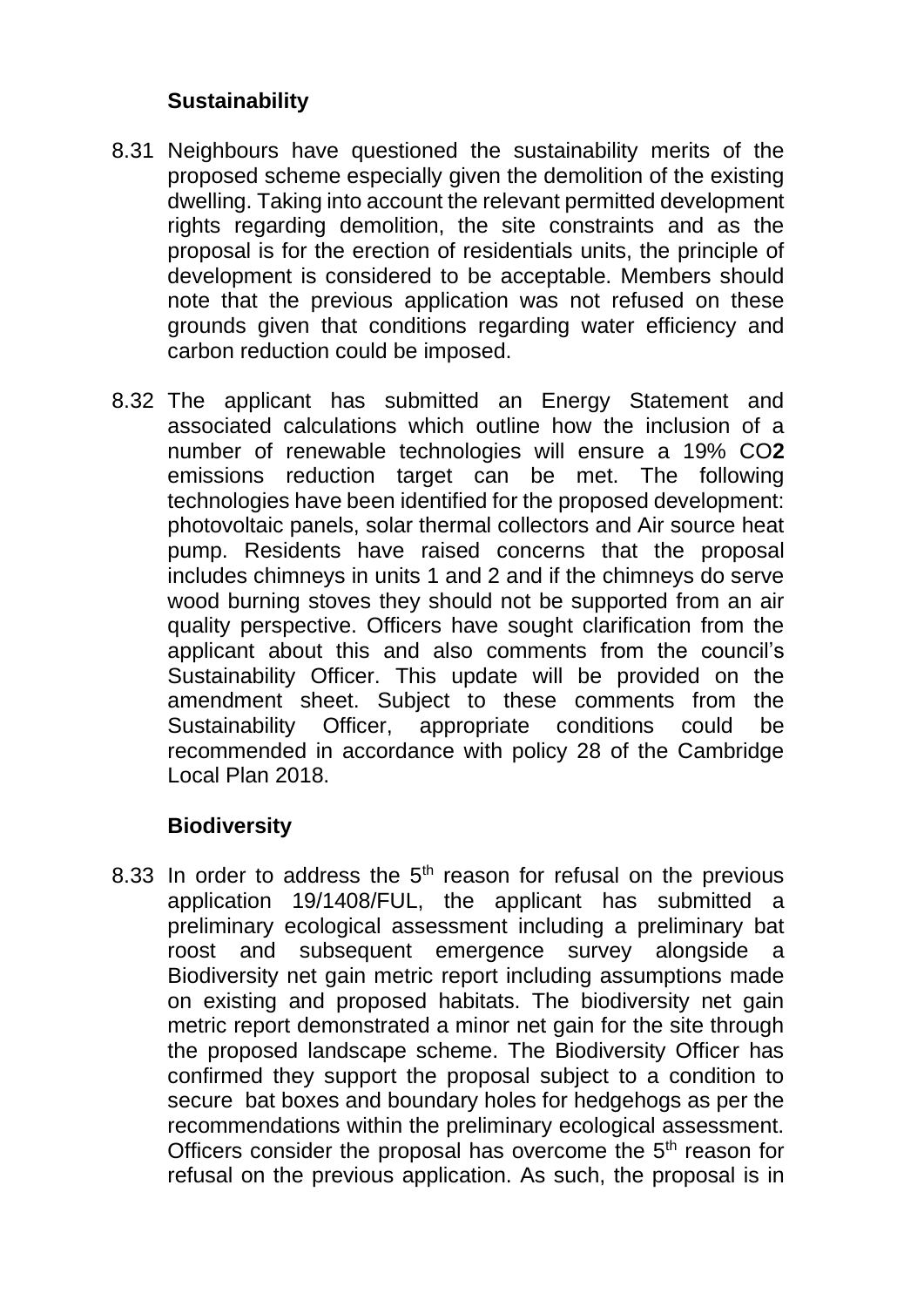accordance with policy 70 of the Cambridge Local Plan 2018 and NPPF 2021 guidance, paragraph 174.

8.34 Residents have raised concerns that the submitted information is out of date and that the proposal does not take into account the pre-development ecological value of the site. Officers will seek additional advice from the Biodiversity Officer and will provide an update on the amendment sheet.

### **Third Party Representations**

8.35 The third-party representations have mostly been addressed in the relevant sections above. The following issues remain:

| <b>Representation</b>                                                                                                                                  | <b>Response</b>                                                                                                                                                                                                                                                                                                                                                                                                |
|--------------------------------------------------------------------------------------------------------------------------------------------------------|----------------------------------------------------------------------------------------------------------------------------------------------------------------------------------------------------------------------------------------------------------------------------------------------------------------------------------------------------------------------------------------------------------------|
| Biodiversity, Wildlife corridor and<br>impact upon the local wildlife,<br>Lack of information regarding<br>biodiversity enhancements or<br>landscaping | Addressed above. The site is not<br>a defined wildlife corridor. The<br>proposal has also been<br>assessed by the Council's<br><b>Biodiversity Officer.</b><br>Addressed above.                                                                                                                                                                                                                                |
| Overdevelopment/Density<br>No other backland development,<br>precedent for further backland<br>development                                             | Acknowledged. The principle of<br>backland has been addressed<br>above.                                                                                                                                                                                                                                                                                                                                        |
| Parking pressures in Highworth<br>Avenue.                                                                                                              | It is considered the proposal<br>includes sufficient parking within<br>the site and therefore should not<br>add to overnight parking stress<br>in Highworth Avenue.                                                                                                                                                                                                                                            |
| Damage to the road due to extra<br>cars                                                                                                                | This is a minor development for<br>3 dwellings and while this is a<br>matter for the Cambridgeshire<br>County Council Highway Team,<br>it would be unreasonable to<br>require contributions from the<br>development to address<br>damage to the road. Any<br>damage to the road caused<br>during construction would be a<br>civil matter between the<br>applicant and Cambridgeshire<br><b>County Council.</b> |
| No affordable housing or S106                                                                                                                          | As this is a proposal for 3                                                                                                                                                                                                                                                                                                                                                                                    |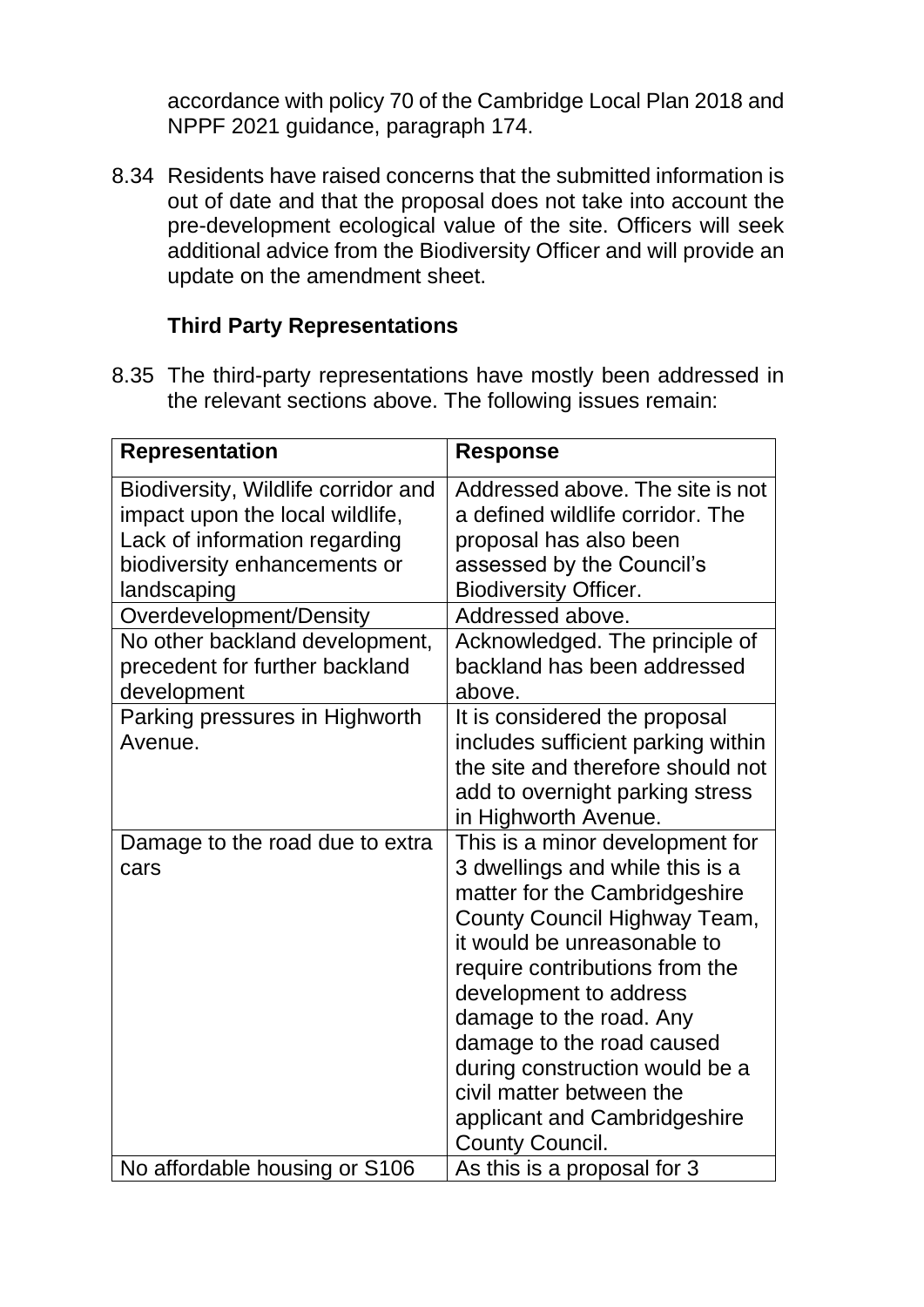| money would be gained                                                                                                                                                                                                                                                                                                | dwellings and a minor<br>development, there is no policy<br>requirement to provide either<br>affordable housing or make<br>S106 contributions to mitigate<br>the development.                                                                                              |
|----------------------------------------------------------------------------------------------------------------------------------------------------------------------------------------------------------------------------------------------------------------------------------------------------------------------|----------------------------------------------------------------------------------------------------------------------------------------------------------------------------------------------------------------------------------------------------------------------------|
| No engagement with the local<br>community                                                                                                                                                                                                                                                                            | The proposal is for a minor<br>development, therefore there is<br>no validation requirement to<br>submit a statement of<br>community involvement.<br>Notwithstanding this, the<br>application itself is subject to<br>formal consultation with<br>neighbouring properties. |
| The recent amendments actually<br>included: The increase in the<br>pitch of the roof line on the<br>cladded element when viewed on<br>the front elevation of plots 1 and<br>2; and the increase in floorspace<br>at the first-floor level of Plots 1<br>and 2, as facilitated by the<br>aforementioned raised eaves. | Officers note these minor<br>changes to plans. Given the<br>15cm difference between the<br>original plans and amended<br>plans, it is not considered to<br>warrant an additional<br>consultation.                                                                          |
| Lack of a scheme for soft<br>landscaping                                                                                                                                                                                                                                                                             | This can be conditioned.                                                                                                                                                                                                                                                   |

# **9.0 CONCLUSION**

- 9.1 There have been an extensive number of objections received from neighbouring parties to this revised proposal and officers note these concerns. When assessing the application, officers and members must give regard to the decision the Council made on the previous application. This includes what was deemed acceptable and what was deemed harmful. The harm previously identified was character and design, overbearing impacts, noise and disturbance from vehicular movements and lack of demonstration of a biodiversity net gain.
- 9.2 The above assessment outlines why officers are of the view that the proposal has overcome the reasons for refusal1, 2, 3 and 5.. The proposal is for 1 less dwelling than in comparison to the refused scheme and the design of the 2 dwellings to the rear is considerably different to the previously refused scheme. The 2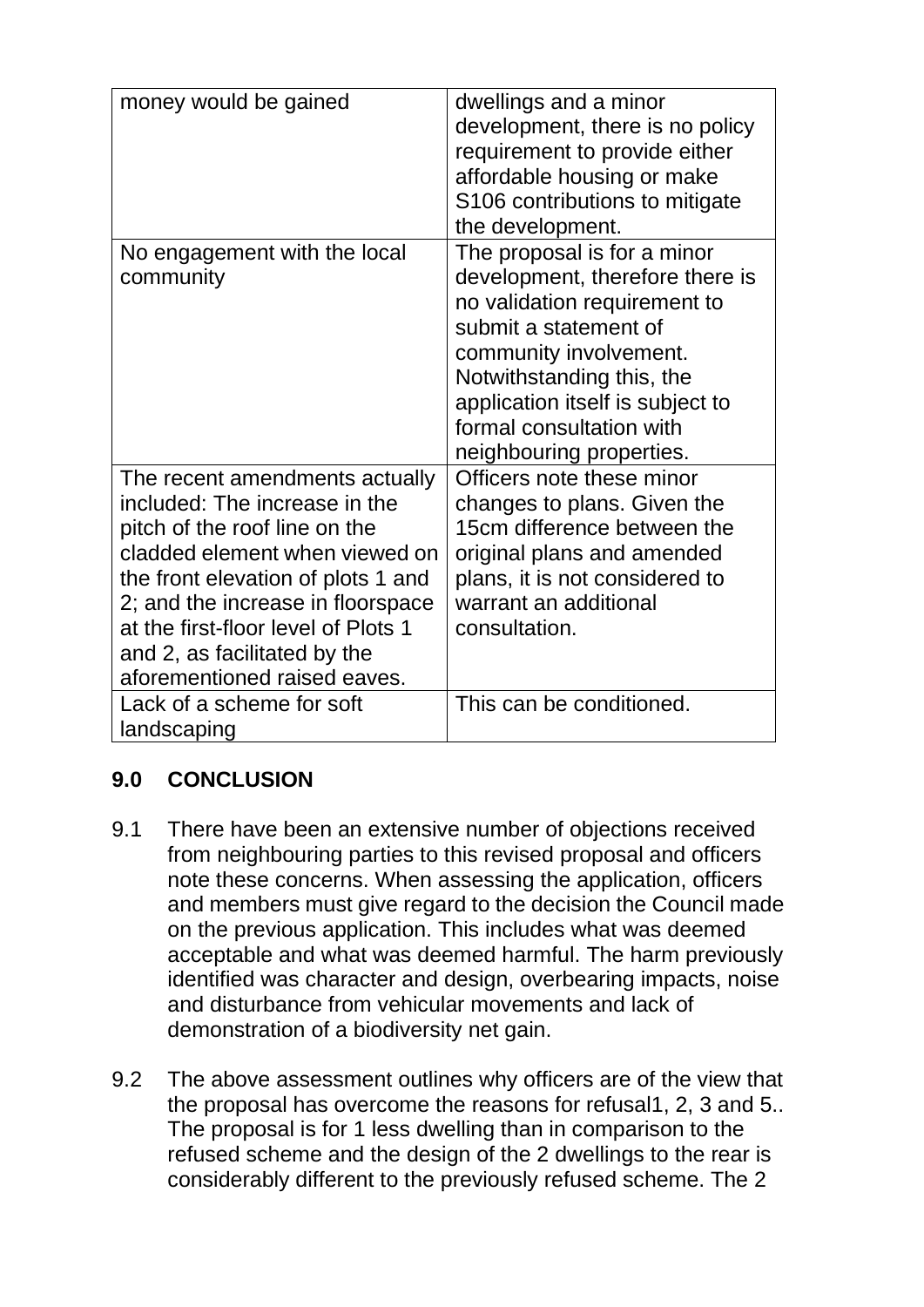dwellings to the rear have been designed in response to the previously identified harm and to ensure impacts are limited or mitigated. Vehicular movements would still arise from the proposal in this rear garden environment and officers accept that the design and siting of the rear units contrasts with the prevailing character. However, the harm arising from the proposal is significantly less than before and on balance, officers consider that the proposal has gone far enough to address the harm previously identified.

9.3 The proposal would also provide additional housing that not only has acceptable sustainability credentials but is also within a sustainable location. Notwithstanding that the Council has a 5-year housing land supply, the provision of additional housing to help meet need is to be welcomed. For the reasons set out within this report, officers consider that the proposal has substantively overcome the earlier reasons for refusal on 19/1408/FUL and would provide a high quality development that respects the character of the area, would not have an adverse impact upon the occupiers of neighbouring properties and would provide an acceptable level of amenity for future occupiers. On balance, a recommendation of approval is therefore given.

# **10.0 RECOMMENDATION**

### **Approve subject to the below conditions:**

#### Appendix

- 1: Decision Notice for 19/1408/FUL
- 1. The development hereby permitted shall be begun before the expiration of three years from the date of this permission.

Reason: In accordance with the requirements of Section 91 of the Town and Country Planning Act 1990 (as amended by Section 51 of the Planning and Compulsory Purchase Act 2004).

2. The development hereby permitted shall be carried out in accordance with the approved plans as listed on this decision notice.

Reason: In the interests of good planning, for the avoidance of doubt and to facilitate any future application to the Local Planning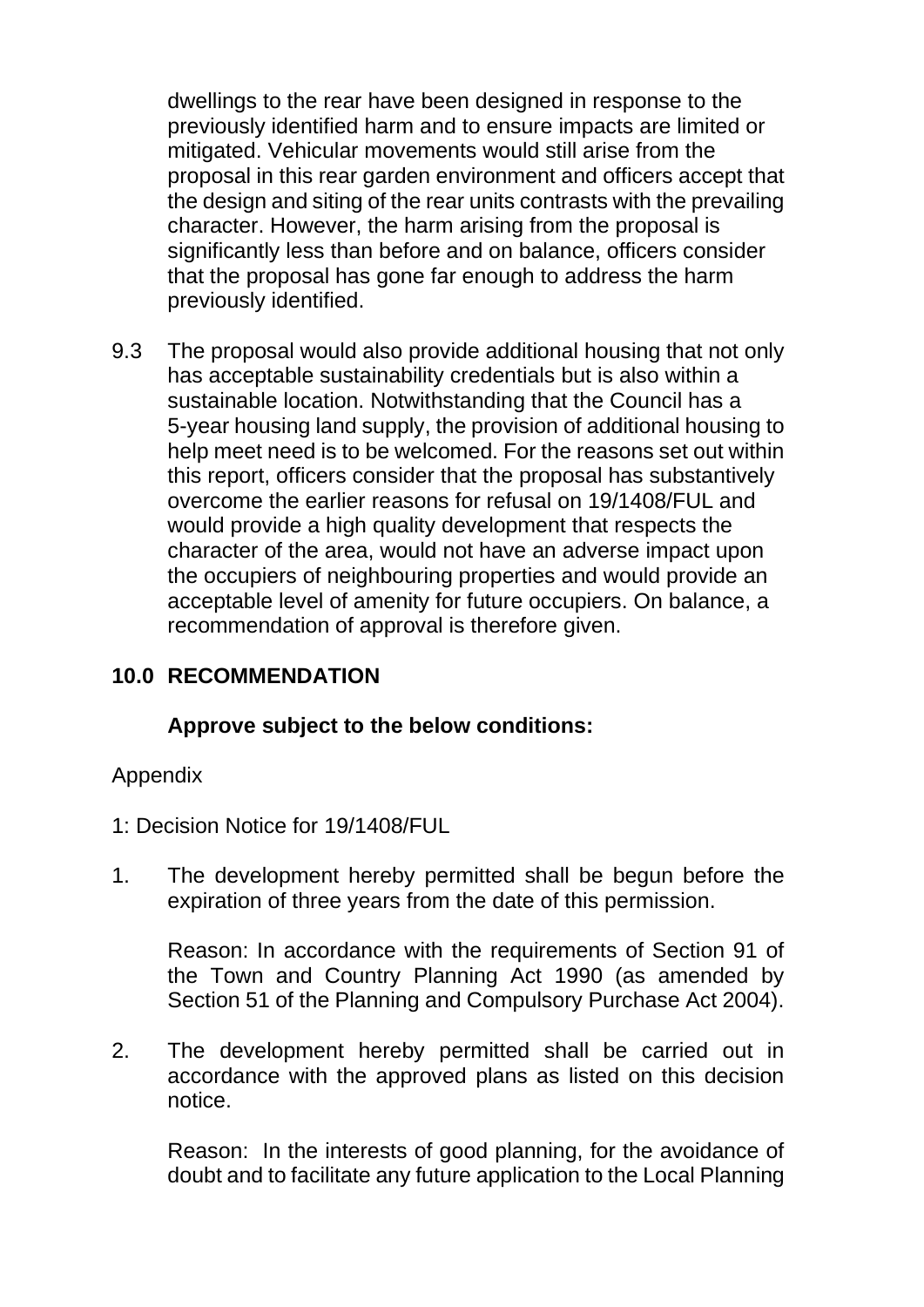Authority under Section 73 of the Town and Country Planning Act 1990.

3. No construction work or demolition work shall be carried out or plant operated other than between the following hours: 0800 hours and 1800 hours on Monday to Friday, 0800 hours and 1300 hours on Saturday and at no time on Sundays, Bank or Public Holidays.

Reason: To protect the amenity of the adjoining properties. (Cambridge Local Plan 2018 policy 35)

4. There shall be no collections from or deliveries to the site during the demolition and construction stages outside the hours of 0800 hours and 1800 hours on Monday to Friday, 0800 hours to 1300 hours on Saturday and at no time on Sundays, Bank or Public Holidays.

Reason: To protect the amenity of the adjoining properties. (Cambridge Local Plan 2018 policy 35)

5. No development shall commence (including any pre-construction, demolition, enabling works or piling), until a written report, regarding the demolition / construction noise and vibration impact associated with this development, has been submitted to and approved in writing by the Local Planning Authority. The report shall be in accordance with the provisions of BS 5228:2009 Code of Practice for noise and vibration control on construction and open sites and include full details of any piling and mitigation measures to be taken to protect local residents from noise and or vibration. The development shall be carried out in accordance with the approved details only.

Due to the proximity of this site to existing residential premises and other noise sensitive premises, impact pile driving is not recommended.

Reason: To protect the amenity of nearby properties (Cambridge Local Plan 2018 policy 35)

6. No development shall commence until a scheme to minimise the spread of airborne dust from the site including subsequent dust monitoring during the period of demolition and construction, has been submitted to and approved in writing by the local planning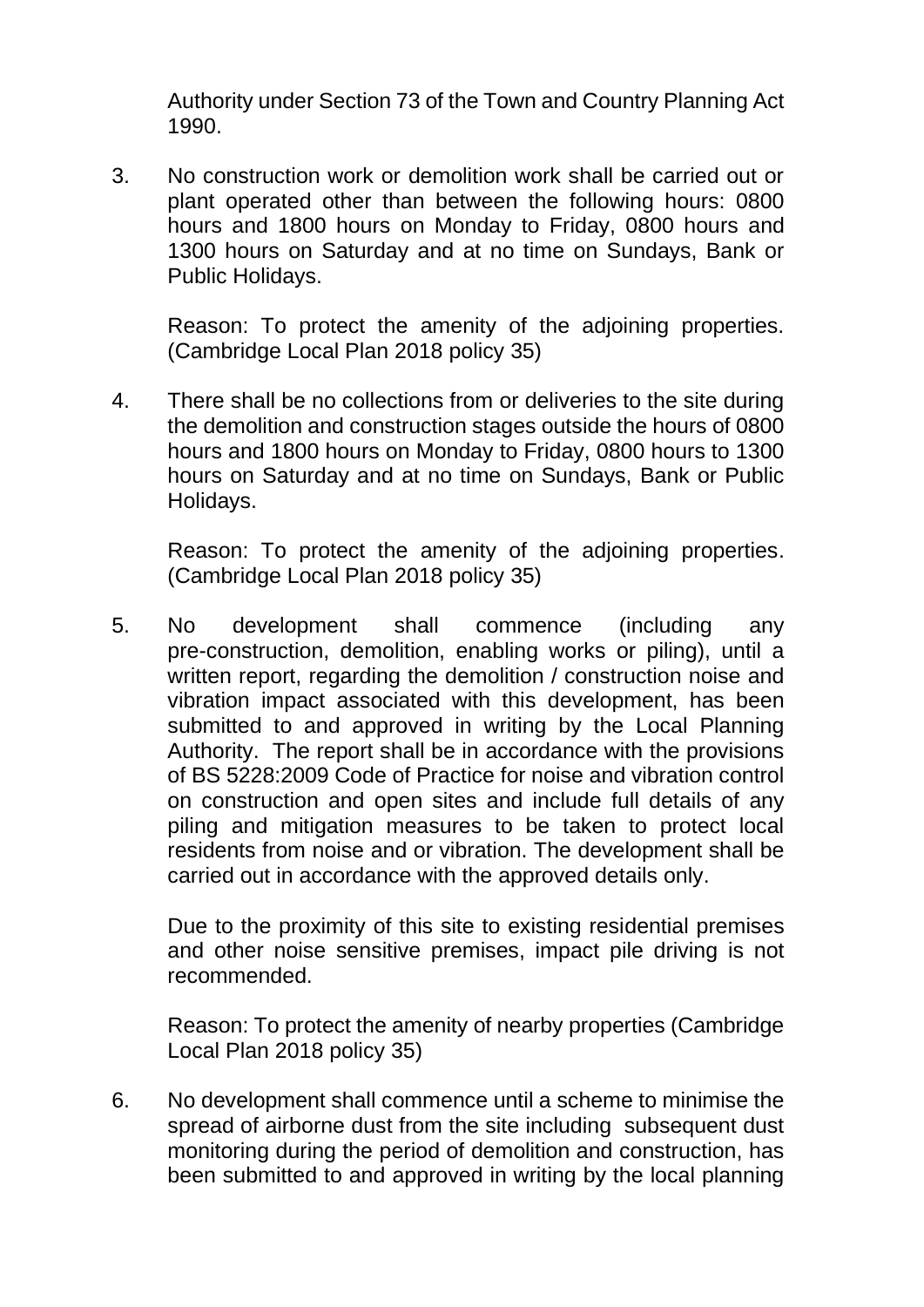authority The development shall be implemented in accordance with the approved scheme.

Reason: To protect the amenity of nearby properties (Cambridge Local Plan 2018 policy 36).

7. Electric Vehicle (EV) Charge Points - Residential Developments Prior to the installation of any electrical services, an electric vehicle charge point scheme demonstrating that at least one operational active electric vehicle charge point will be installed to each allocated parking space for each of the proposed residential units, shall be submitted to and approved in writing by the Local Planning Authority.

The active electric vehicle charge point scheme as approved shall be fully installed prior to first occupation and maintained and retained thereafter.

Reason: In the interests of encouraging more sustainable modes and forms of transport and to reduce the impact of development on local air quality, in accordance with the National Planning Policy Framework (NPPF, 2019) paragraphs 105, 110, 170 and 181, Policy 36 - Air Quality, Odour and Dust of the Cambridge Local Plan (2018) and Cambridge City Council's adopted Air Quality Action Plan (2018).

8. LOW NOx - Low NOx boilers condition

Prior to the installation of any gas fired combustion appliances, technical details and information demonstrating the use of low Nitrogen Oxide (NOx) combustion boilers, i.e., individual gas fired boilers that meet a dry NOx emission rating of \_\$540mg/kWh, to minimise emissions from the development that may impact on air quality, shall be submitted to and approved in writing by the local planning authority. The details shall include a manufacturers Nitrogen Oxides (NOx) emission test certificate or other evidence to demonstrate that every boiler installed meets the emissions standard above.

The scheme details as approved shall be fully installed and operational before first occupation and shall be maintained and retained thereafter.

Reason: To protect local air quality and human health by ensuring that the production of air pollutants such as nitrogen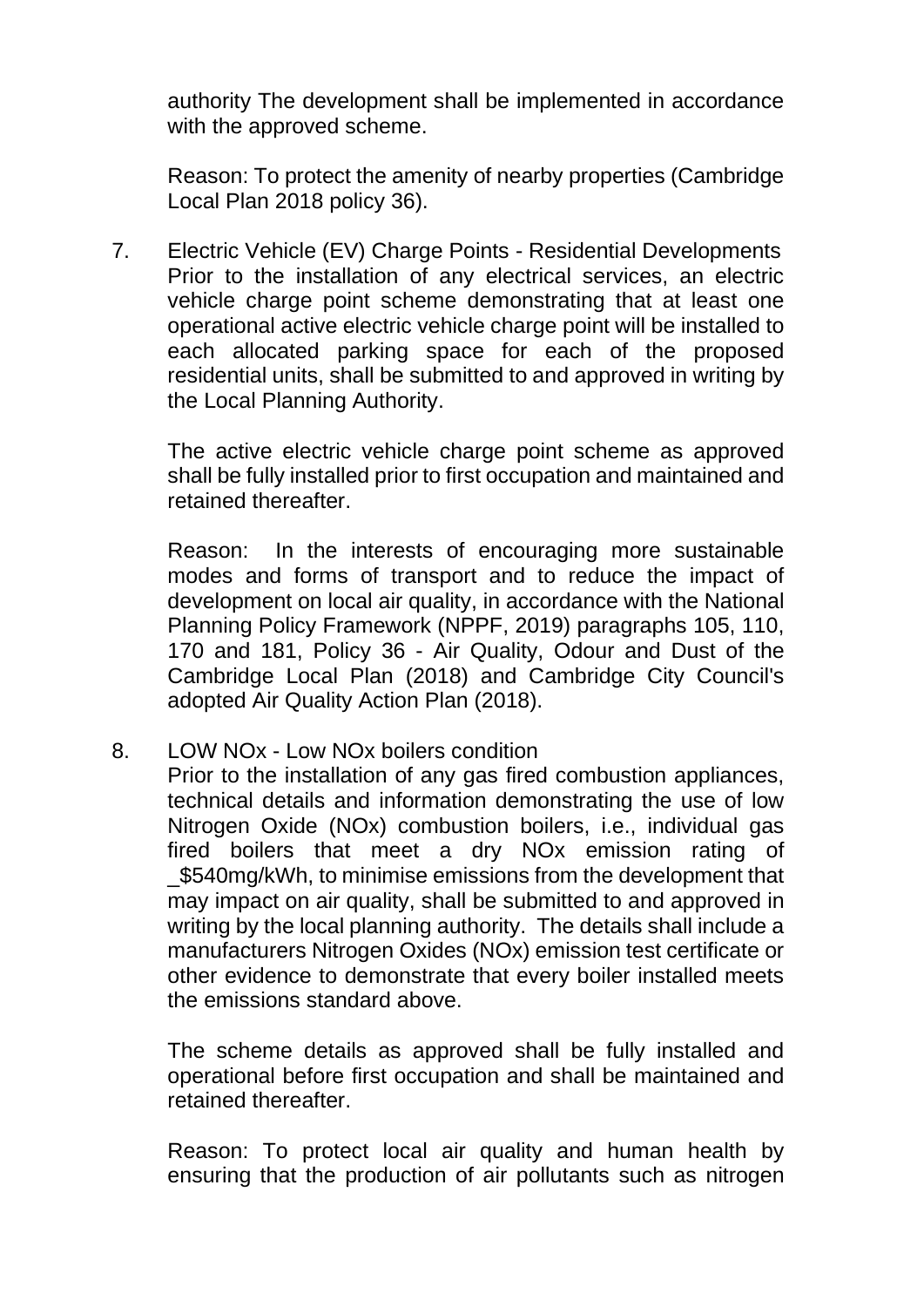dioxide and particulate matter are kept to a minimum during the lifetime of the development, to contribute toward National Air Quality Objectives and in accordance with the requirements of the National Planning Policy Framework (NPPF, 2019) paragraphs 170 and 181, policy 36 - Air Quality, Odour and Dust of the Cambridge Local Plan 2018 and Cambridge City Councils adopted Air Quality Action Plan (2018).

9. No demolition or construction works shall commence on site until a contractors parking plan has been submitted to and agreed in writing by the Local Planning Authority. Development shall be carried out in accordance with the approved details.

The aim of the plan should be to demonstrate how the developer will control and regulate on street motor vehicle parking for the contractors and sub-contractors undertaking the works.

Reason: in the interests of highway safety (Cambridge Local Plan 2018 Policy 81)

10. The two pedestrian visibility splays of 2m x 2m as shown on Dwg. No 102 shall be maintained free from obstruction exceeding 0.6m above the level of the adopted public highway for the life time of the development.

Reason: in the interests of highway safety (Cambridge Local Plan 2018 Policy 81)

11. The driveway hereby approved shall be constructed so that its falls and levels are such that no private water from the site drains across or onto the adopted public highway. Once constructed the driveway shall be retained as such.

Reason: In the interests of highway safety. (Cambridge Local Plan 2018 policy 81).

12. No development above ground level, other than demolition, shall commence until full details of both hard and soft landscape works have been submitted to and approved in writing by the Local Planning Authority. The works shall be carried out as approved. These details shall include proposed finished levels or contours; means of enclosure including provision for gaps in fencing for hedgehogs; car parking layouts, other vehicle and pedestrian access and circulation areas; hard surfacing materials; minor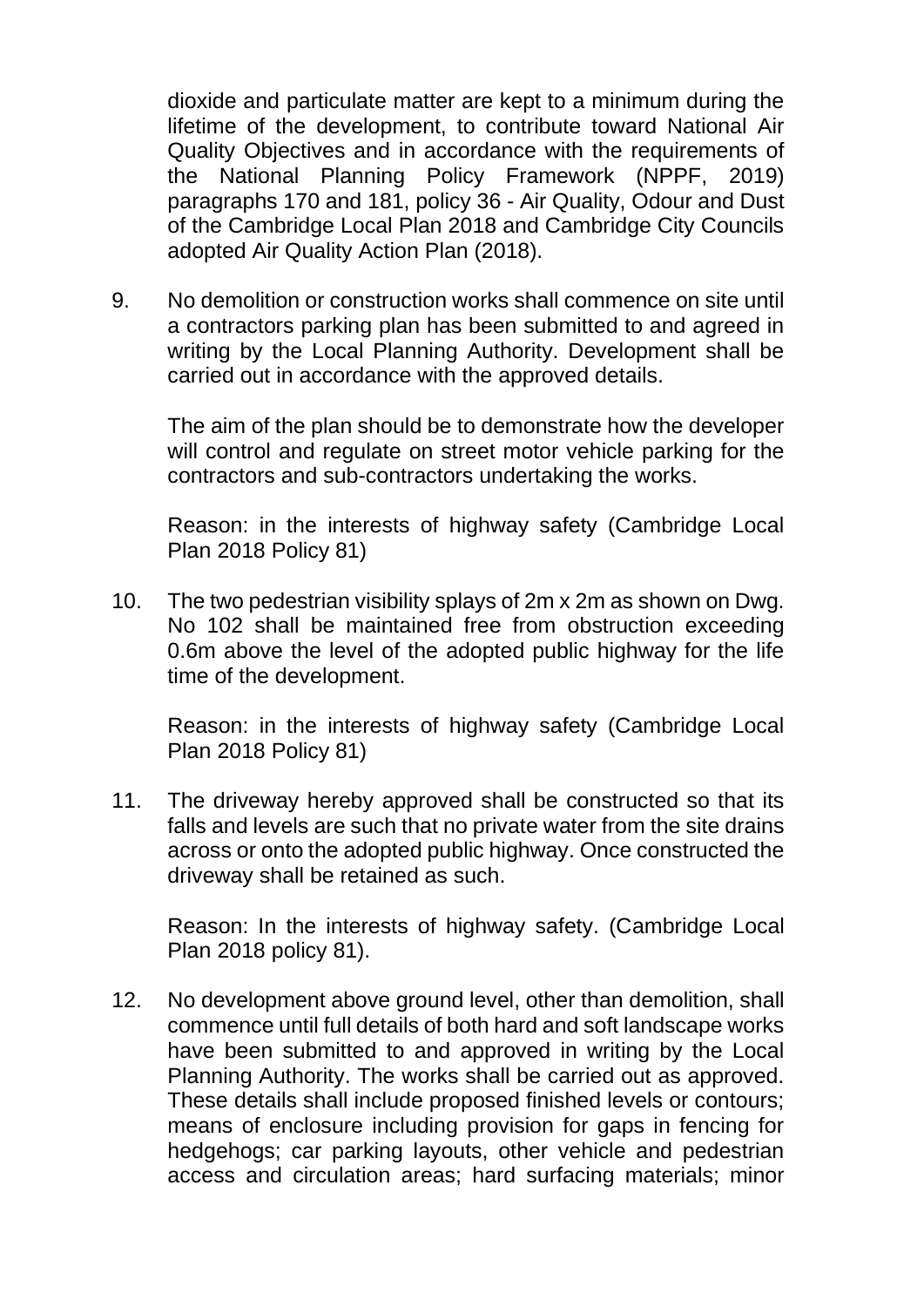artefacts and structures (eg furniture, play equipment, refuse or other storage units, signs, lighting); retained historic landscape features and proposals for restoration, where relevant. Soft Landscape works shall include planting plans; written specifications (including cultivation and other operations associated with plant and grass establishment); schedules of plants, noting species, plant sizes and proposed numbers/densities where appropriate and an implementation programme.

All hard and soft landscape works shall be carried out in accordance with the approved details. The works shall be carried out prior to the occupation of any part of the development or in accordance with a programme agreed in writing by the Local Planning Authority. The maintenance shall be carried out in accordance with the approved schedule. Any trees or plants (existing retained or proposed) that, within a period of five years after planting (or replanting if previously failed), are removed, die or become in the opinion of the Local Planning Authority, seriously damaged or defective, shall be replaced as soon as is reasonably practicable with others of species, size and number as originally approved, unless the Local Planning Authority gives its written consent to any variation.

Reason: In the interests of visual amenity and to ensure that suitable hard and soft landscape is provided as part of the development. (Cambridge Local Plan 2018 policies 55, 57 and 59)

13. No development above ground level, other than demolition, shall commence until there has been submitted to and approved in writing by the Local Planning Authority a plan indicating the positions, design, materials and type of boundary treatments to be erected. The boundary treatment shall be completed in accordance with the approved details prior to the first occupation or the bringing into use of the development (or other timetable agreed in writing by the Local Planning Authority) and retained as approved thereafter.

Reason: To ensure an appropriate boundary treatment is implemented in the interests of visual amenity and privacy (Cambridge Local Plan 2018 policies 55, 57 and 59)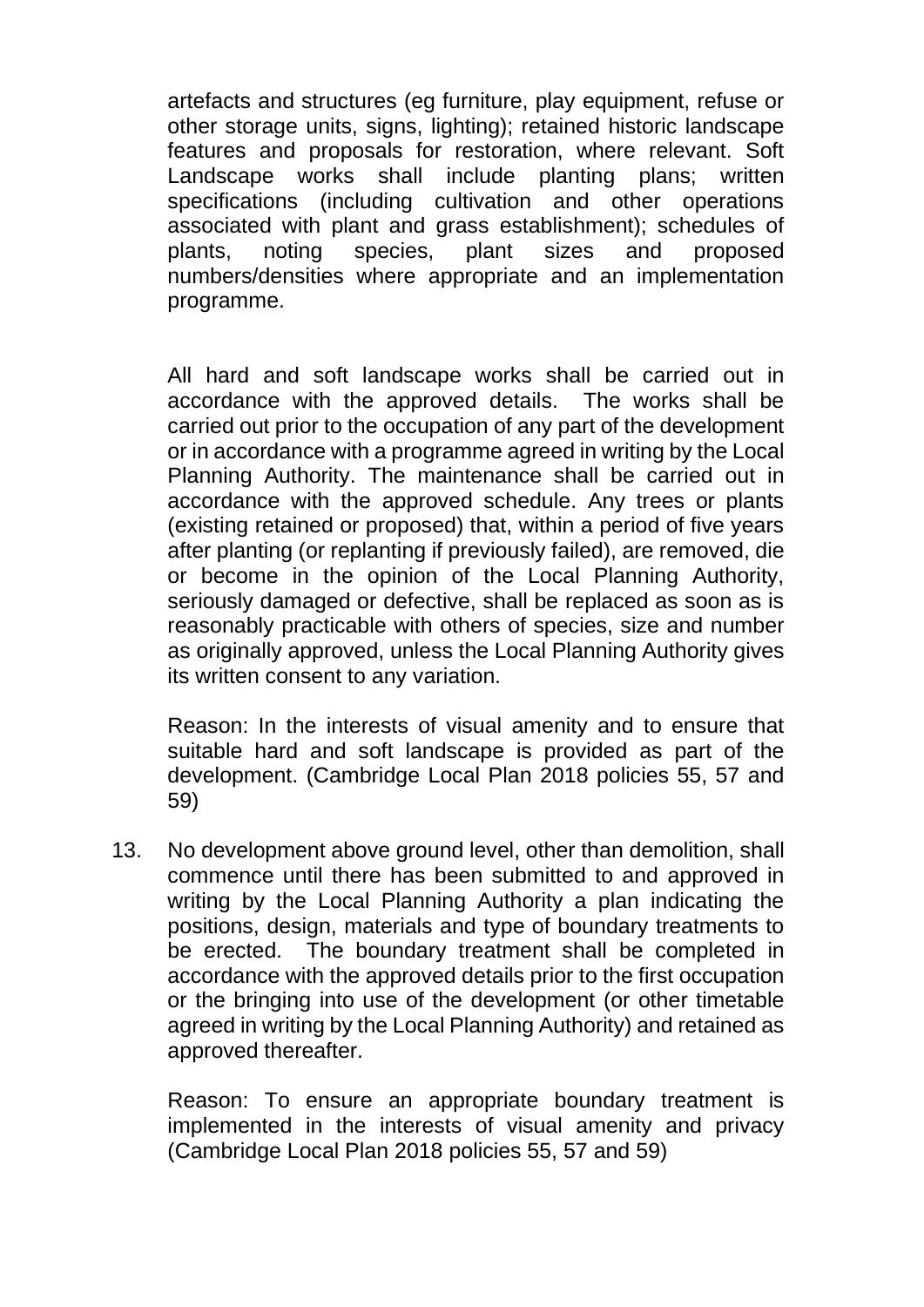14. No development above ground level shall commence until a scheme for the provision of bat boxes and hedgehog friendly boundary treatments has been submitted to and approved in writing by the Local Planning Authority. The scheme shall include details of access holes, box numbers, specification and their location. No dwelling shall be occupied until nest boxes and features have been provided for that property in accordance with the approved scheme.

Reason: To conserve and enhance ecological interests. (Cambridge Local Plan 2018 policy 57).

15. No development hereby permitted shall be commenced until a surface water drainage scheme for the site, based on sustainable drainage principles and in accordance with Cambridge City Council local plan policies, has been submitted to and approved in writing by the local planning authority. The scheme shall subsequently be implemented in accordance with the approved details before the development is occupied.

The scheme shall include:

a) Details of the existing surface water drainage arrangements including runoff rates for the QBAR, 3.3% Annual Exceedance Probability (AEP) (1 in 30) and 1% AEP (1 in 100) storm events; b) Full results of the proposed drainage system modelling in the above-referenced storm events (as well as 1% AEP plus climate change) , inclusive of all collection, conveyance, storage, flow control and disposal elements and including an allowance for urban creep, together with a schematic of how the system has been represented within the hydraulic model;

c) Detailed drawings of the entire proposed surface water drainage system, including levels, gradients, dimensions and pipe reference numbers, details of all SuDS features;

d) A plan of the drained site area and which part of the proposed drainage system these will drain to;

e) Full details of the proposed attenuation and flow control measures;

f) Site Investigation and test results to confirm infiltration rates;

g) Full details of the maintenance/adoption of the surface water drainage system;

h) Measures taken to prevent pollution of the receiving groundwater and/or surface water;

i) Formal agreement from a third party if discharging into their system is proposed, including confirmation that sufficient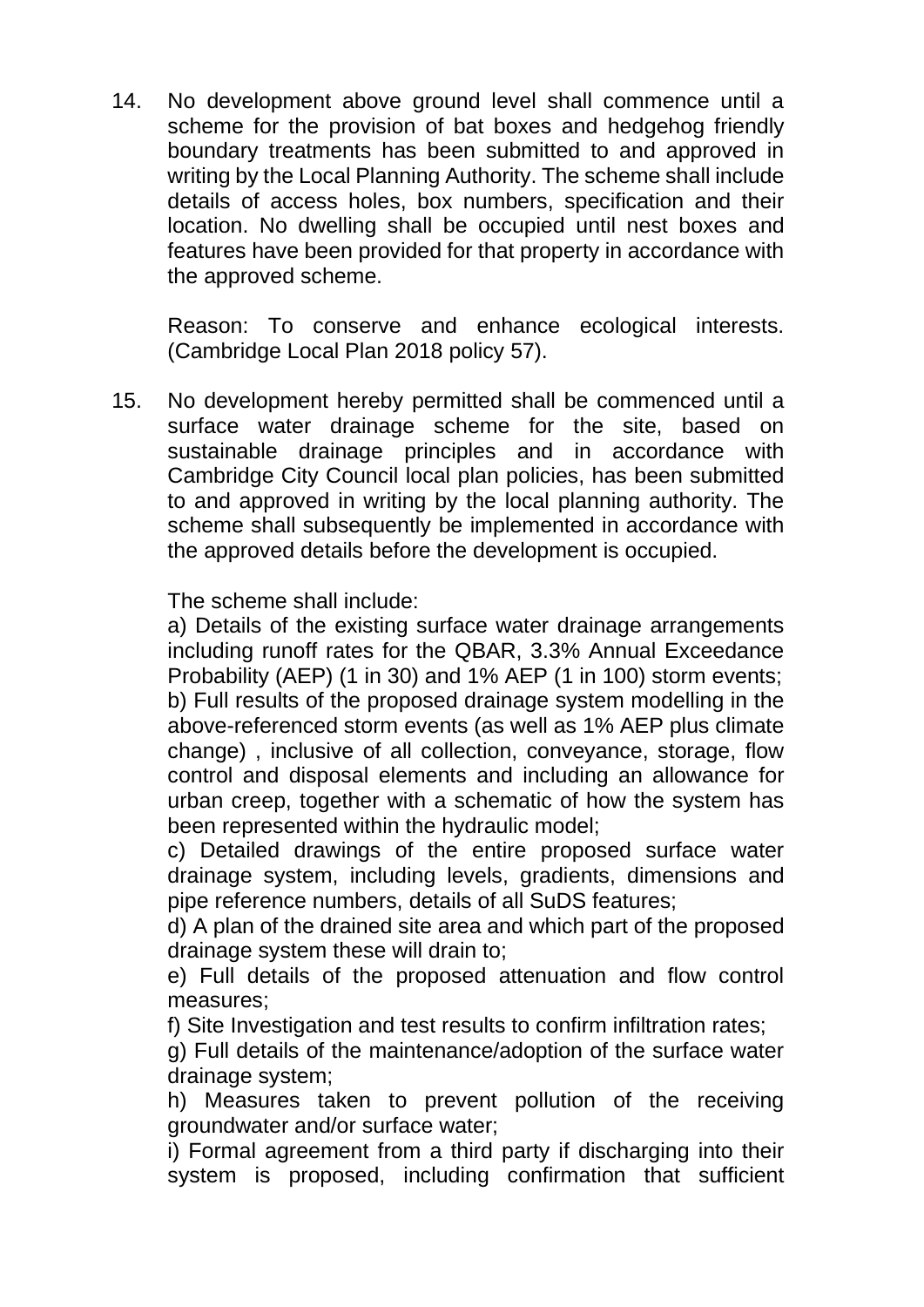capacity is available.

The drainage scheme must adhere to the hierarchy of drainage options as outlined in the NPPF PPG

Reason:To ensure that the proposed development can be adequately drained and to ensure that there is no increased flood risk on or off site resulting from the proposed development.

16. Details for the long-term maintenance arrangements for the surface water drainage system (including all SuDS features) to be submitted to and approved in writing by the Local Planning Authority prior to the first occupation of any of the buildings hereby permitted. The submitted details should identify runoff sub-catchments, SuDS components, control structures, flow routes and outfalls. In addition, the plan must clarify the access that is required to each surface water management component for maintenance purposes. The maintenance plan shall be carried out in full thereafter.

Reason: To ensure the satisfactory maintenance of drainage systems that are not publicly adopted, in accordance with the requirements of paragraphs 163 and 165 of the National Planning Policy Framework.

17. No building hereby permitted shall be occupied until foul water drainage works have been detailed and approved in writing by the local planning authority.

Reason: To ensure that the proposed development can be adequately drained and to ensure that there is no increased flood risk on or off site resulting from the proposed development.

18. Notwithstanding the approved plans, the dwellings, hereby permitted, shall be constructed to meet the requirements of Part M4(2) 'accessible and adaptable dwellings' of the Building Regulations 2010 (as amended 2016).

Reason: To secure the provision of accessible housing (Cambridge Local Plan 2018 policy 51)

19. Prior to occupation of the proposed development, information demonstrating that one slow electric vehicle charge point has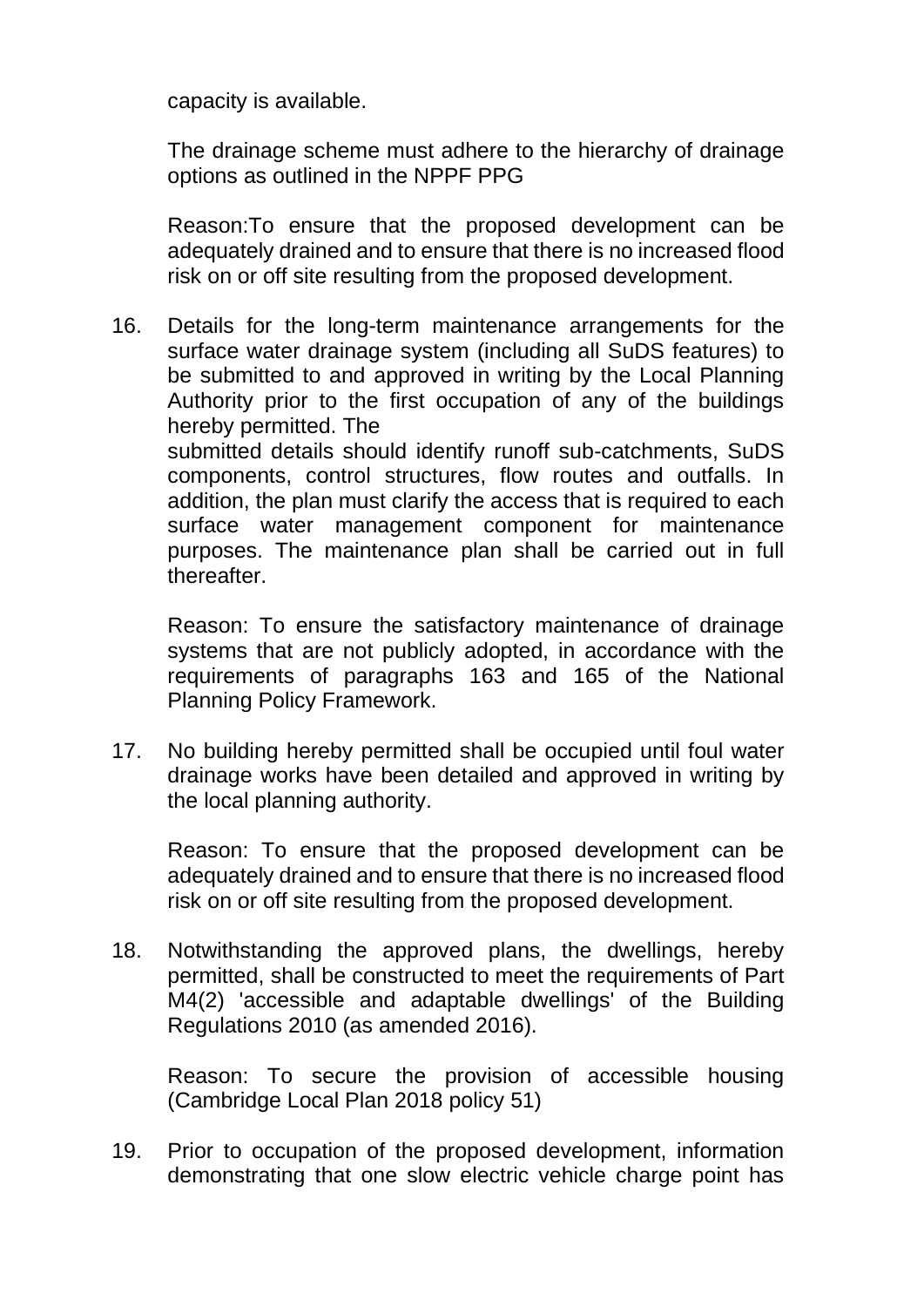been installed in each of the allocated parking spaces shall be submitted to and approved in writing by the Local Planning Authority.

Reason: In the interests of encouraging more sustainable forms of travel/transport and to reduce the impact of development on local air quality, in accordance with Policies 36 & 82 Cambridge Local Plan (2018); and in accordance with Cambridge City Councils adopted Air Quality Action Plan (2018)

20. No dwelling(s) shall be occupied until a water efficiency specification for each dwelling type, based on the Water Efficiency Calculator Methodology or the Fitting Approach set out in Part G of the Building Regulations 2010 (2015 edition) has been submitted to and approved in writing by the local planning authority. This shall demonstrate that all dwellings are able to achieve a design standard of water use of no more than 110 litres/person/day and the development shall be carried out in accordance with the agreed details.

Reason: To ensure that the development makes efficient use of water and promotes the principles of sustainable construction (Cambridge Local Plan 2018 Policy 28 and the Greater Cambridge Sustainable Design and Construction SPD 2020).

21. No development above slab level shall commence until a Carbon Reduction Statement has been submitted to and approved in writing by the local planning. This shall demonstrate that all new residential units shall achieve reductions in CO2 emissions of 19% below the Target Emission Rate of the 2013 edition of Part L of the Building Regulations, and shall include the following details

a. Levels of carbon reduction achieved at each stage of the energy hierarchy; and

b. A summary table showing the percentage improvement in Dwelling Emission Rate over the Target Emission Rate for each proposed unit.

Where on-site renewable or low carbon technologies are proposed, the Statement shall also include

c. A schedule of proposed on-site renewable energy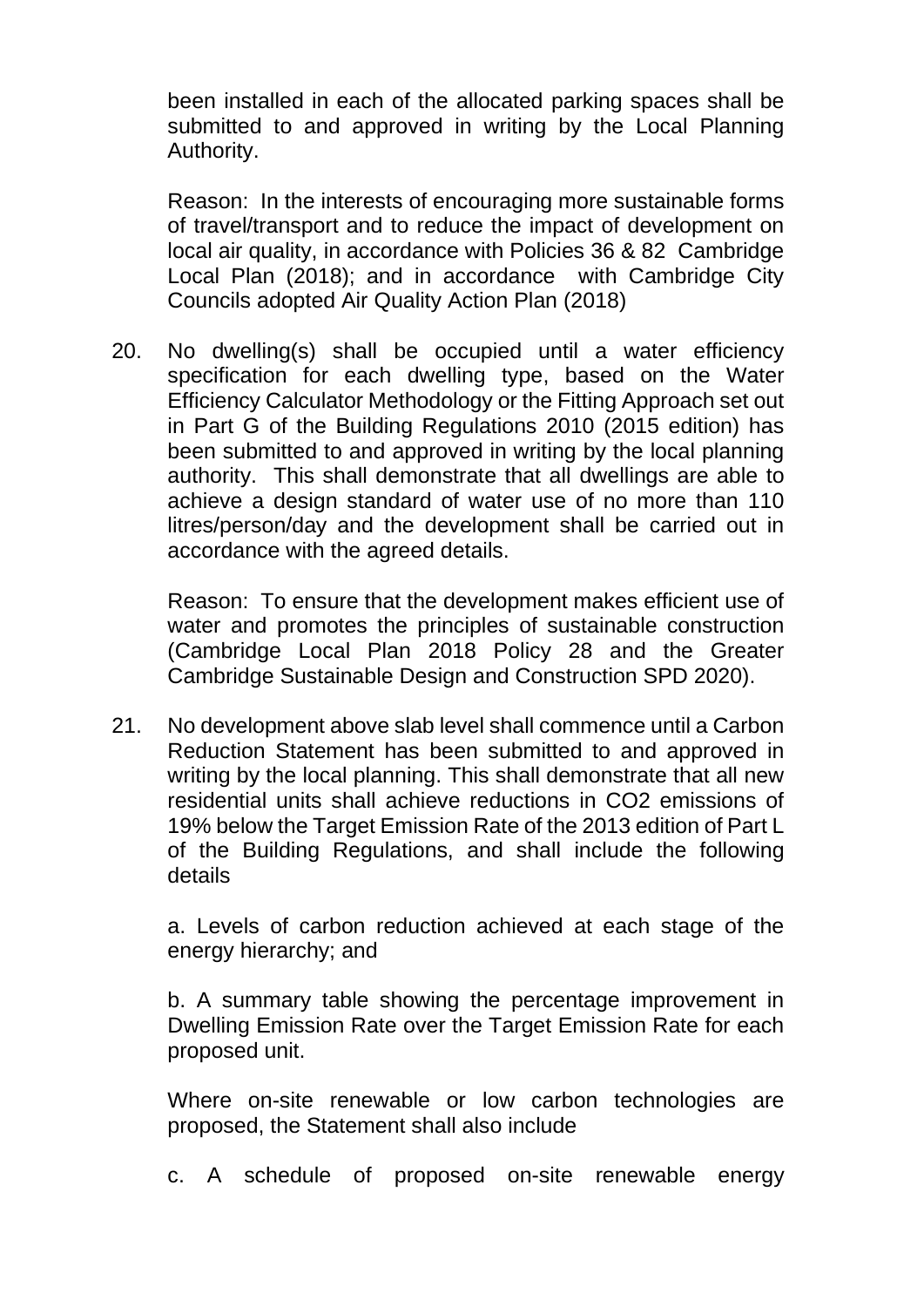technologies, their location, design and a maintenance schedule; and

d. Details of any mitigation measures required to maintain amenity and prevent nuisance

There shall be no occupation of the development until the carbon reduction measures have been implemented in accordance with the approved details.

Where grid capacity issues subsequently arise, written evidence from the District Network Operator confirming the detail of grid capacity and a revised Carbon Reduction Statement shall be submitted to and approved in writing by the local planning authority. The revised Carbon Reduction Statement shall be implemented and thereafter maintained in accordance with the approved details.

Reason: In the interests of reducing carbon dioxide emissions and to ensure that development does not give rise to unacceptable pollution (Cambridge Local Plan 2018, Policies 28, 35 and 36 and Greater Cambridge Sustainable Design and Construction SPD 2020).

- 22. No demolition/development shall take place until the applicant, or their agents or successors in title, has secured the implementation of a programme of archaeological investigation and historic building recording in accordance with a written scheme of investigation (WSI) which has been submitted to and approved by the local planning authority in writing. For land that is included within the WSI, no demolition/development shall take place other than in accordance with the agreed WSI which shall include:
	- a) the statement of significance and research objectives;

b) The programme and methodology of site investigation and recording and the nomination of a competent person(s) or organisation to undertake the agreed works

c) The programme for the analysis, publication & dissemination, and deposition of resulting material. Part (c) of the condition shall not be discharged until these elements have been fulfilled in accordance with the programme set out in the WSI.